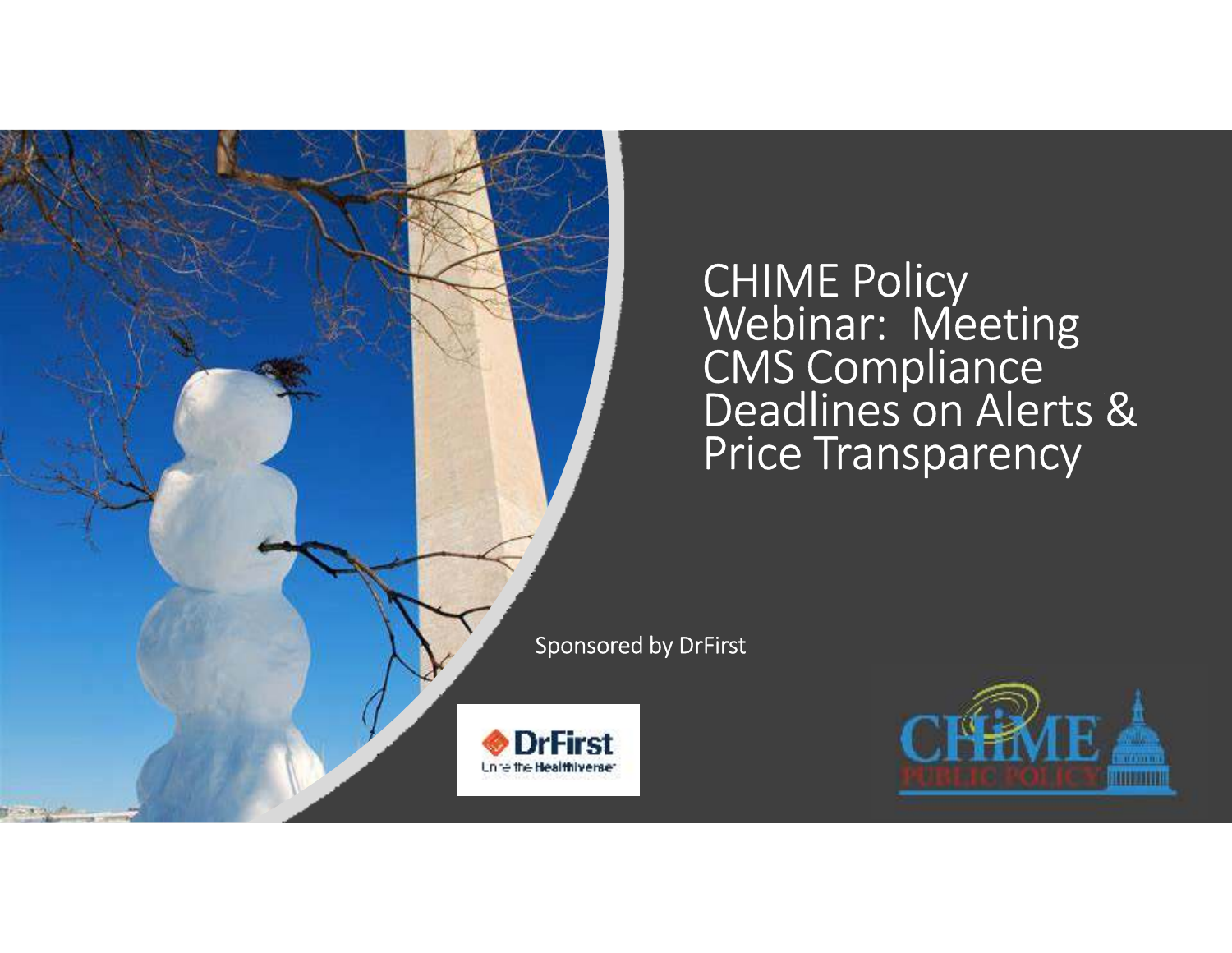# Today's Panelists



**Dr. Colin Banas** CMO at DrFirst, Inc.

**Linda Fischer** SVP Care Coordination at DrFirst, Inc.

**Mari Savickis**VP, Public Policy, CHIME

**Dr. Al Villarin** VP|CMIO at Nuvance Health MD FACEP

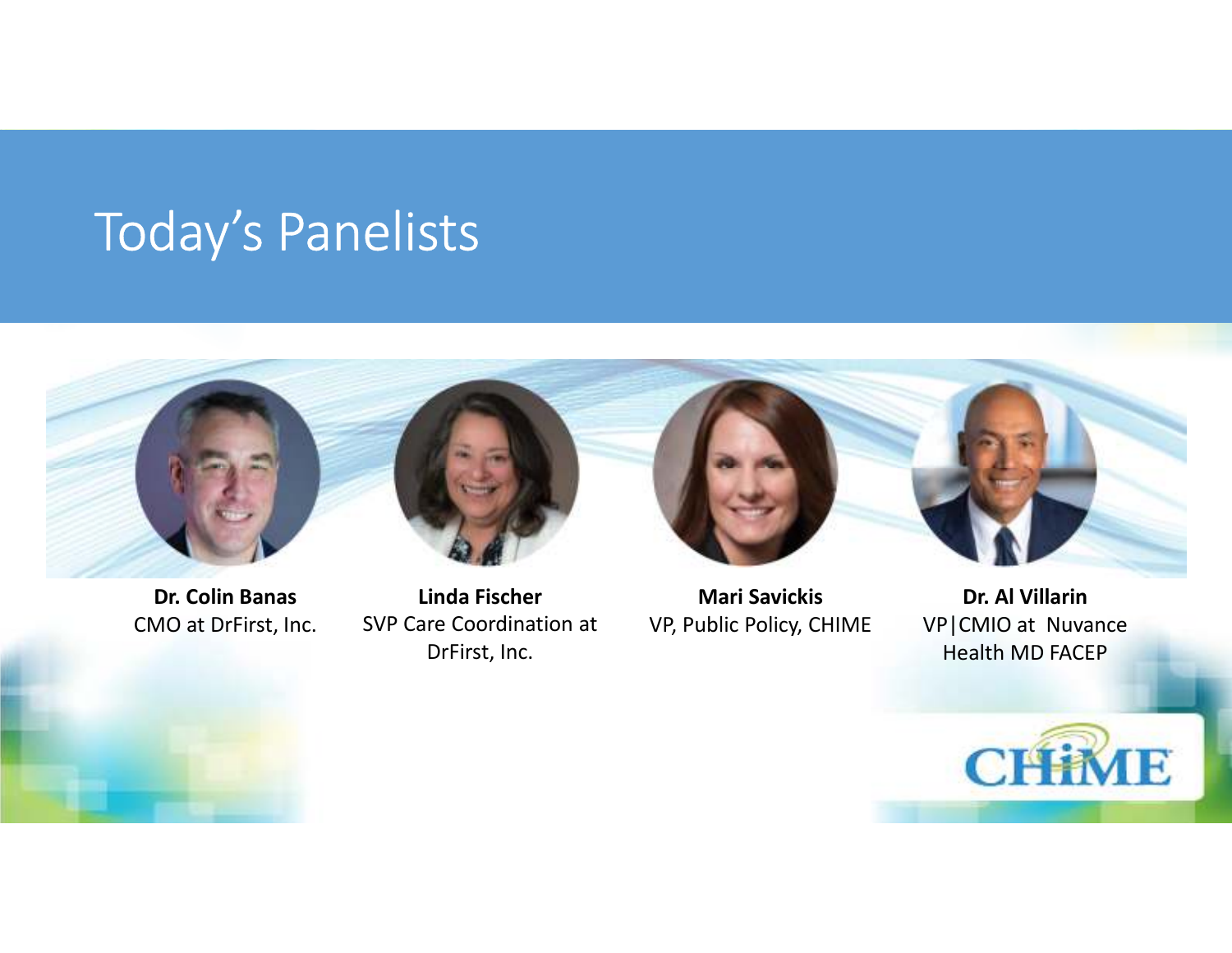# Topics Covered Today

- **1. Real time benefits tools**  Learn how this is empowering patients and the impact it will have on Part D subscribers and providers
- **2. Admission, discharge and transfer alerts**  The May 1 compliance deadline is right around the corner. We'll give an overview of what is required and different ways to comply.
- **3. Price transparency requirements**  By January 1, hospital compliance is required. Detailed pricing information must be made public by this date.

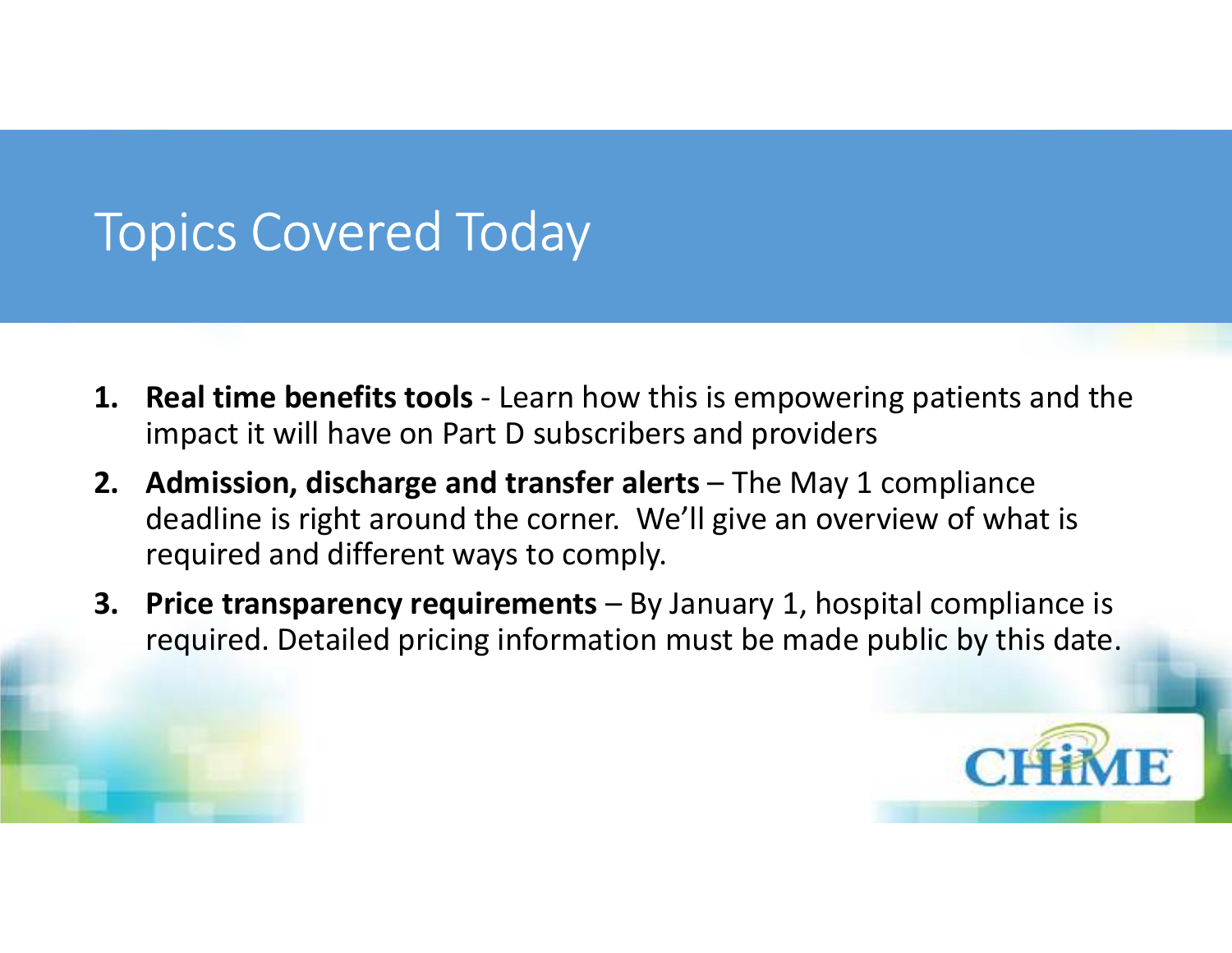# Overview of Deadlines

| <b>Mandate</b>                        | <b>Finalized / Delayed to</b> |
|---------------------------------------|-------------------------------|
| <b>Price Transparency - Providers</b> | January 1, 2021               |
| <b>ADT</b>                            | May 1, 2021                   |
| RTBA - for prescribers                | Jan. 1, 2021                  |
| RTBA – for beneficiaries              | January 1, 2022 (proposed)    |
| Price Transparency - Payers - part 1  | January 1, 2023               |
| Price Transparency - Payers - part 2  | January 1, 2024               |

UPDATED Cheat Sheet - 2021 Health IT Compliance deadlines

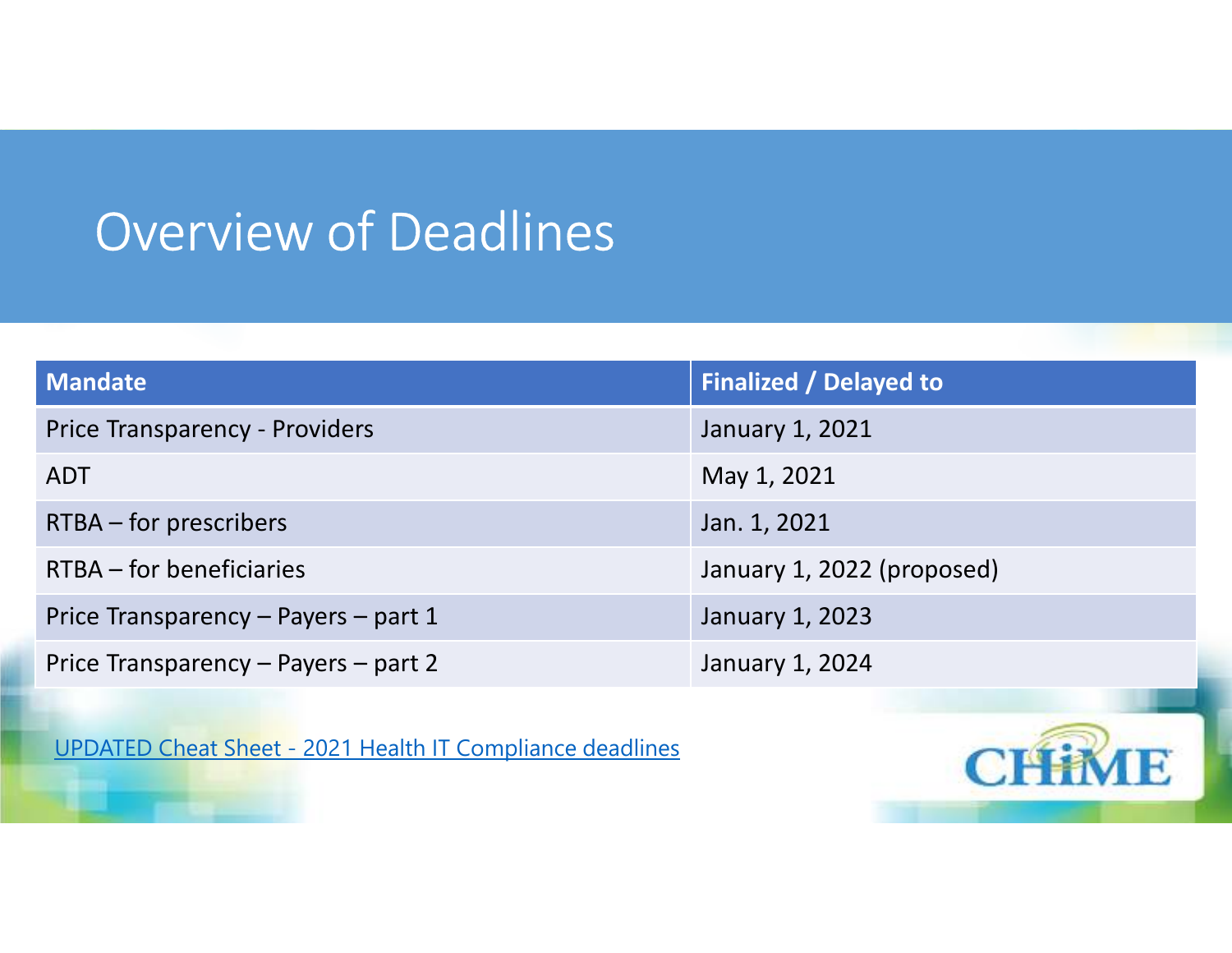# Price Transparency Requirements

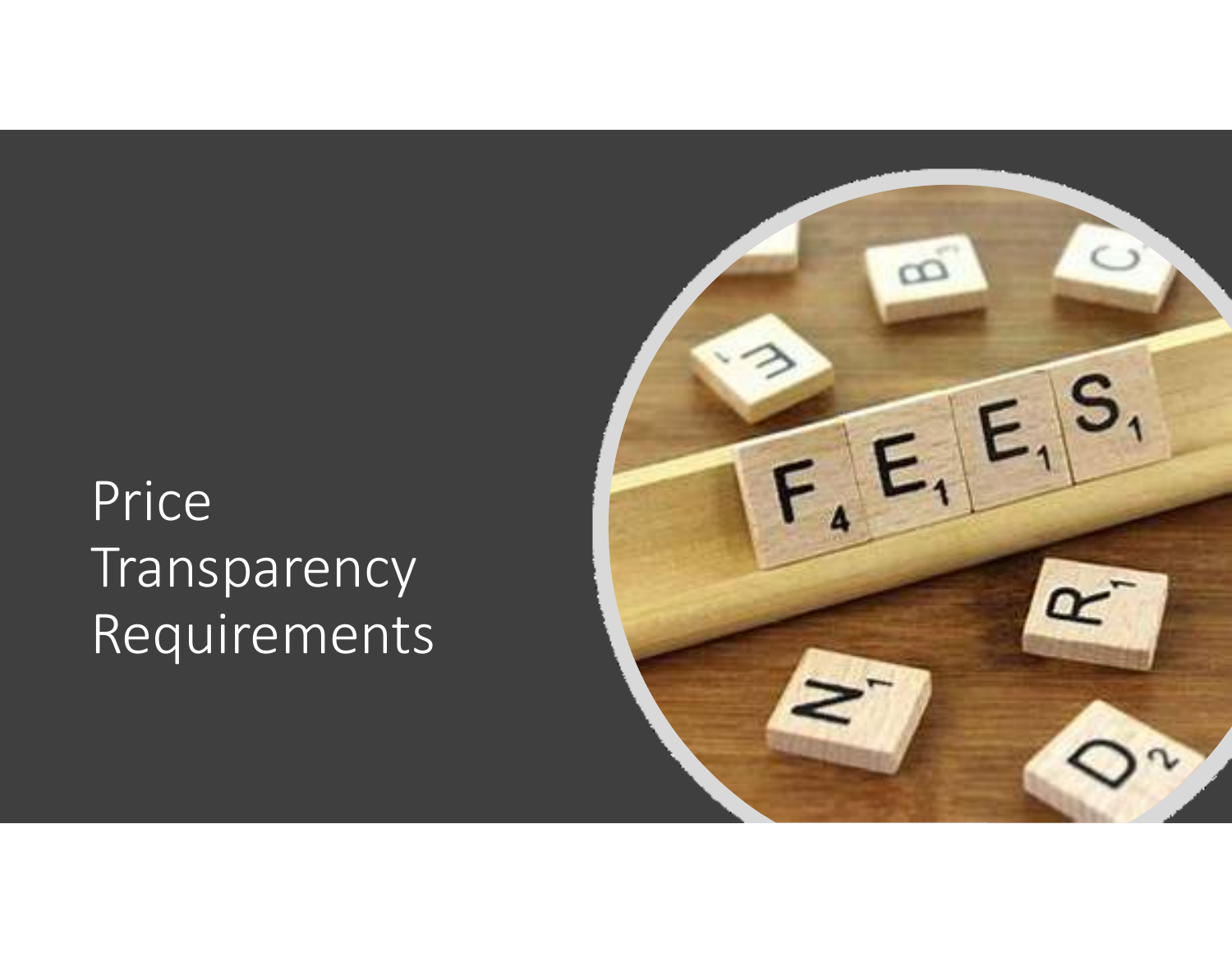#### Executive Order

| <b><i>SARRA DI</i></b> |  |                                                                                                                                                                                                                                                                                                                                                                                                                           |
|------------------------|--|---------------------------------------------------------------------------------------------------------------------------------------------------------------------------------------------------------------------------------------------------------------------------------------------------------------------------------------------------------------------------------------------------------------------------|
|                        |  |                                                                                                                                                                                                                                                                                                                                                                                                                           |
|                        |  |                                                                                                                                                                                                                                                                                                                                                                                                                           |
|                        |  |                                                                                                                                                                                                                                                                                                                                                                                                                           |
|                        |  |                                                                                                                                                                                                                                                                                                                                                                                                                           |
|                        |  |                                                                                                                                                                                                                                                                                                                                                                                                                           |
|                        |  |                                                                                                                                                                                                                                                                                                                                                                                                                           |
|                        |  |                                                                                                                                                                                                                                                                                                                                                                                                                           |
|                        |  | <b>Executive Order on Improving</b><br>Price and Quality Transparency in<br>American Healthcare to Put<br><b>Patients First</b><br><b>Contract Constitution Contract Constitution</b><br>By the authority vested in me as President by the Constitution and the laws of t<br>United States of America, it is hereby ardened as follows:<br>Section L. Purpose. Hy Administration seeks to enhance the ability of patients |

• On June 24, 2019 President Trump published an executive order taking aim at ensuring patients have access to information about the cost and quality oftheir care. The EO says:

*Patients often lack both access to useful price and quality information and the incentives to find lowcost, high-quality care. Opaque pricing structures may benefit powerful special interest groups, such as large hospital systems and insurance companies, but they generally leave patients and taxpayers worse off than would a more transparent system.*

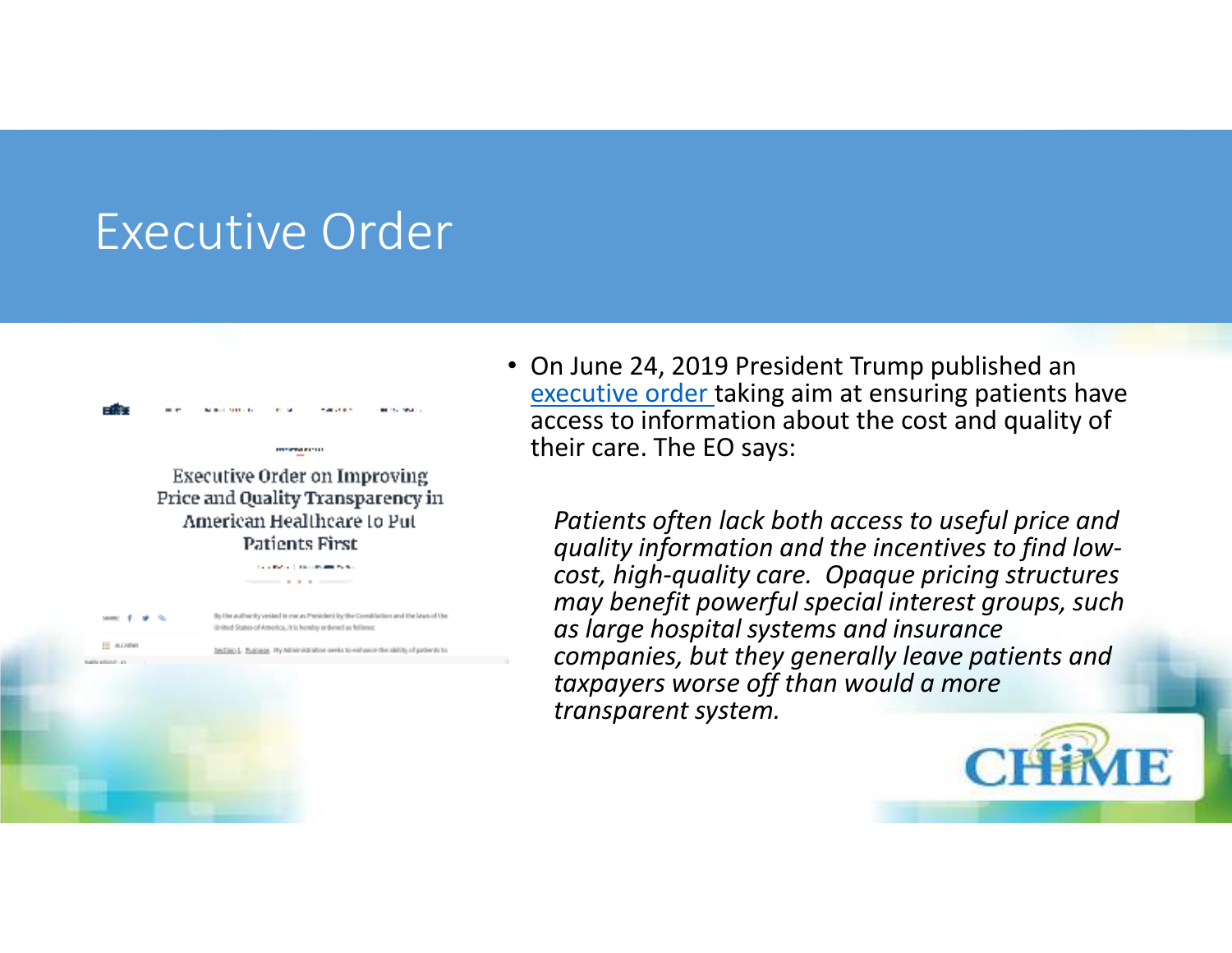#### Price Transparency - Hospitals

- **Comprehensive Machine-Readable File:** Hospitals must make public all hospital standard charges for all items and services on the Internet in a single data file that can be read by other computer systems.
- • **Display of Shoppable Services in a Consumer-Friendly Manner:** Hospitals must make public payer-specific negotiated charges for 300 common shoppable services (including 70 CMS-specified and 230 hospitalselected) in a manner that is consumer-friendly and update the information at least annually.
- **Effected Hospitals:** Medicare-enrolled institutions that are licensed as hospitals and any non-Medicare enrolled institutions that are licensed as a hospital.
- •**Enforcement:** Failure to comply could result in a penalty of up to \$300 per day.
- **Background materials:** A CMS Fact Sheet is <u>here.</u> The final rule is <u>here. C</u>MS website <u>here.</u>
- •**Compliance date: January 1, 2021.**

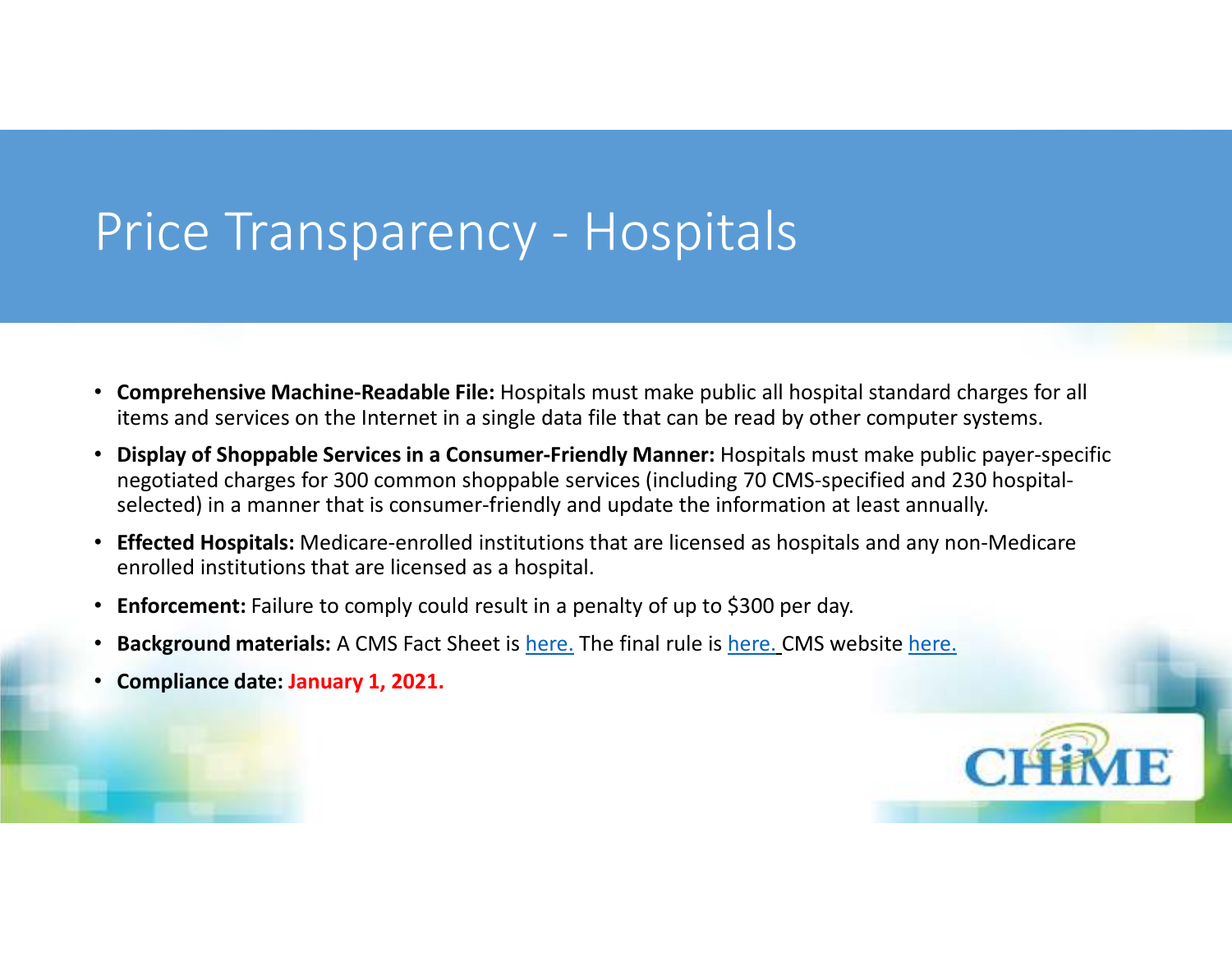#### Price Transparency - Payers

- **Joint rule**: Published by HHS, Dept. of Labor & Treasury Dept.
- **Consumer tool:** Finalizing a requirement to give consumers real-time, personalized access to costsharing information, including an estimate of their cost-sharing liability, through an internet based selfservice tool
- • **Effected Payers:** This rule will require most group health plans, and health insurance issuers in the group and individual market to disclose price and cost-sharing information to participants, beneficiaries, and enrollees
- • **Publicly available info:** Payer also required to disclose on a public website their in-network negotiated rates, billed charges and allowed amounts paid for out-of-network providers, and the negotiated rate and historical net price for prescription drugs.
- $\bullet$ **Background material:** CMS Fact sheet here. The final rule is here.
- **Compliance date:**
	- **January 1, 2023:** An initial list of 500 shoppable services (TBD) will be required to be available via the internet based self-service tool for plan years that begin on or after this date.
	- **January 1, 2024:**The remainder of all items and services will be required for these self-service tools for plan years that begin on or after this date.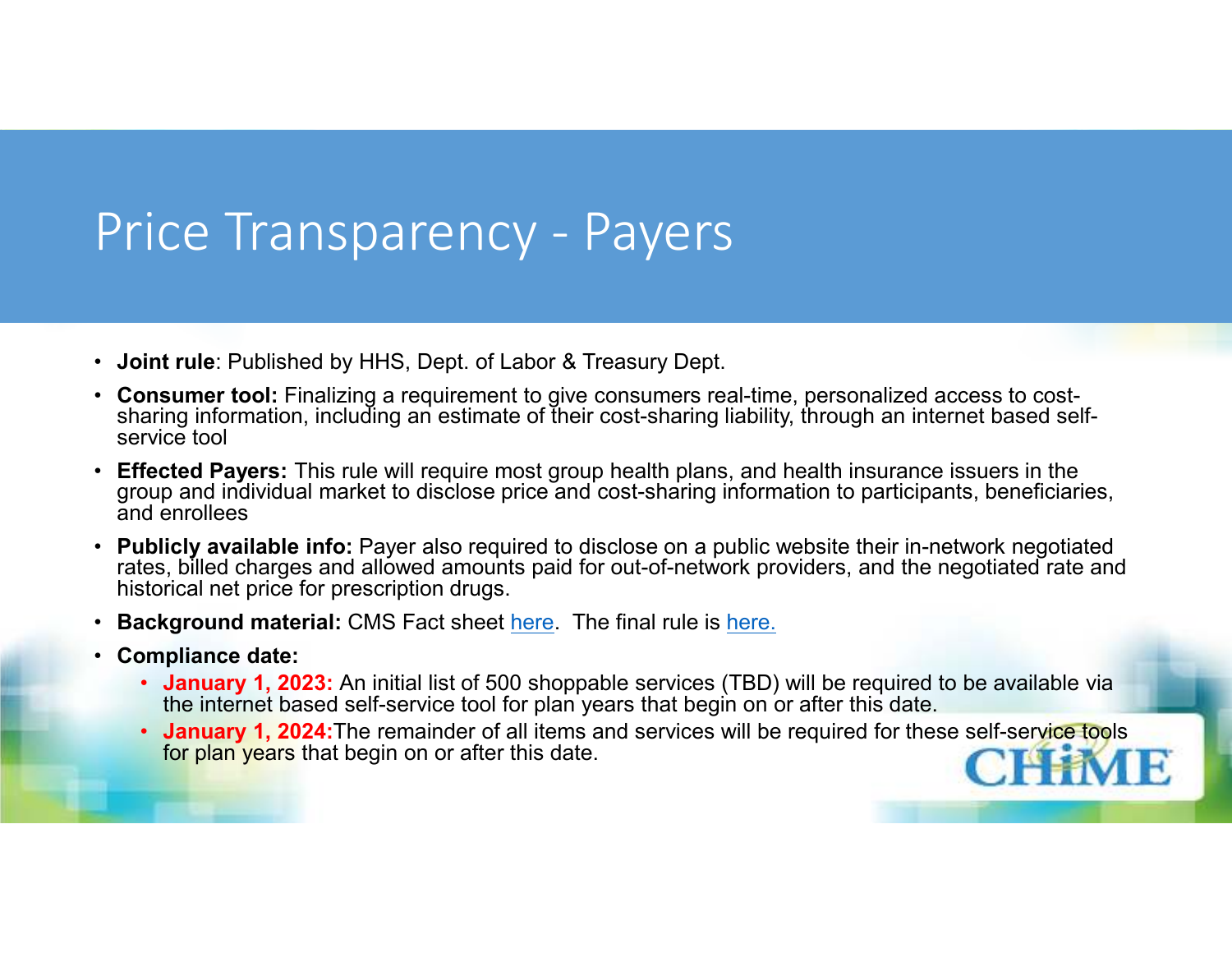

# Real Time Benefit Tools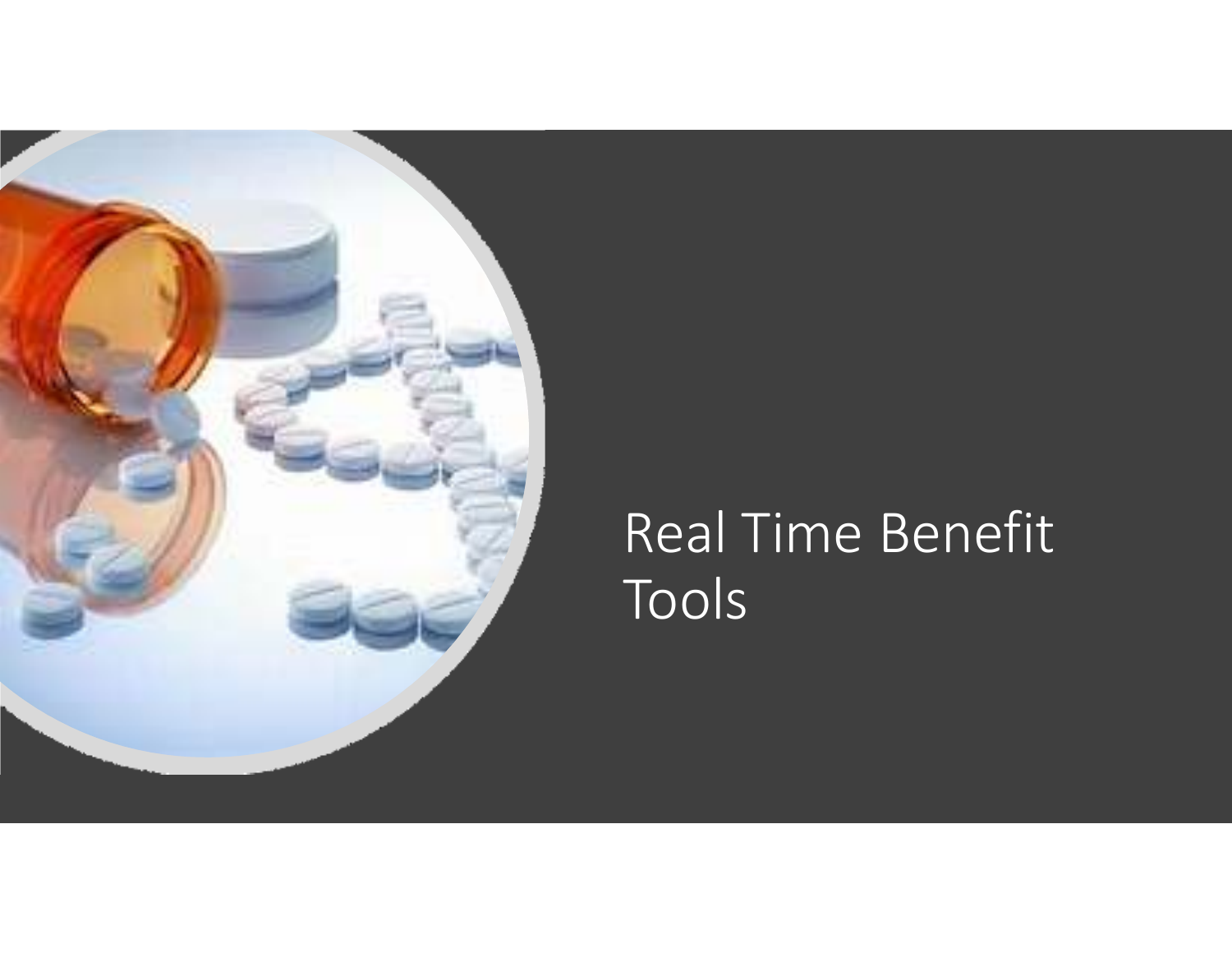#### Going Back in Policy Time Machine…

• **Where were you in 2003? We've come a long way….seventeen years later**

#### **2003**

• **eRrxg rates:** only 5 percent and 18 physicians using erxg

#### Fun Fact

• One of the top songs in the US - The **Black Eyed Peas - Where is the Love?**<br> **(2003 Music Video) | #3 Song (playback.fm)** 

#### **2020**

 • **eRrxg rates:** More than 86% and EPCS soon to be mandated

#### Fun Fact

• One of the top songs in the US -**Memories by Maroon 5 | Billboard The** Hot 100 Chart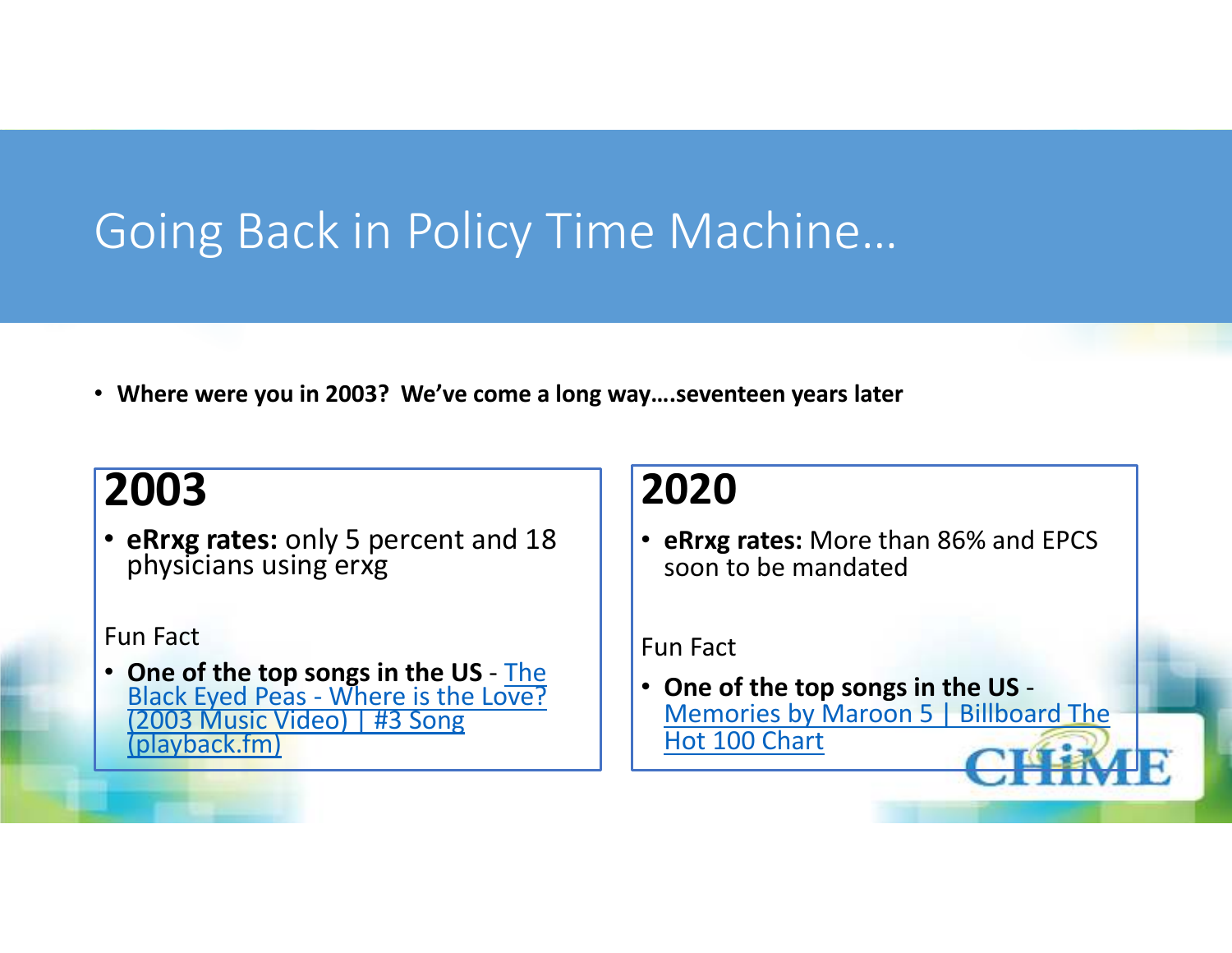#### Statutory Authority Originates with MMA

- **2003:** Medicare Prescription Drug, Improvement and Modernization Act (MMA) signed into law
	- Creates new, voluntary prescription drug benefit program (aka Part D, Section 101)
	- Requires the adoption of Part D E-Prescribing (eRx) standards.
	- Contains provisions around "providing information to beneficiaries" including comparative information on cost and quality
	- Requires use of eprescribing standards
	- To the degree feasible, information exchanged shall occur in a real-time, interactive basis
- **<sup>2005</sup>**: CMS publishes final rule requiring plan sponsors comply with erxg standards before the drug benefit begins
- •**2006:** Coverage for new benefit becomes effective

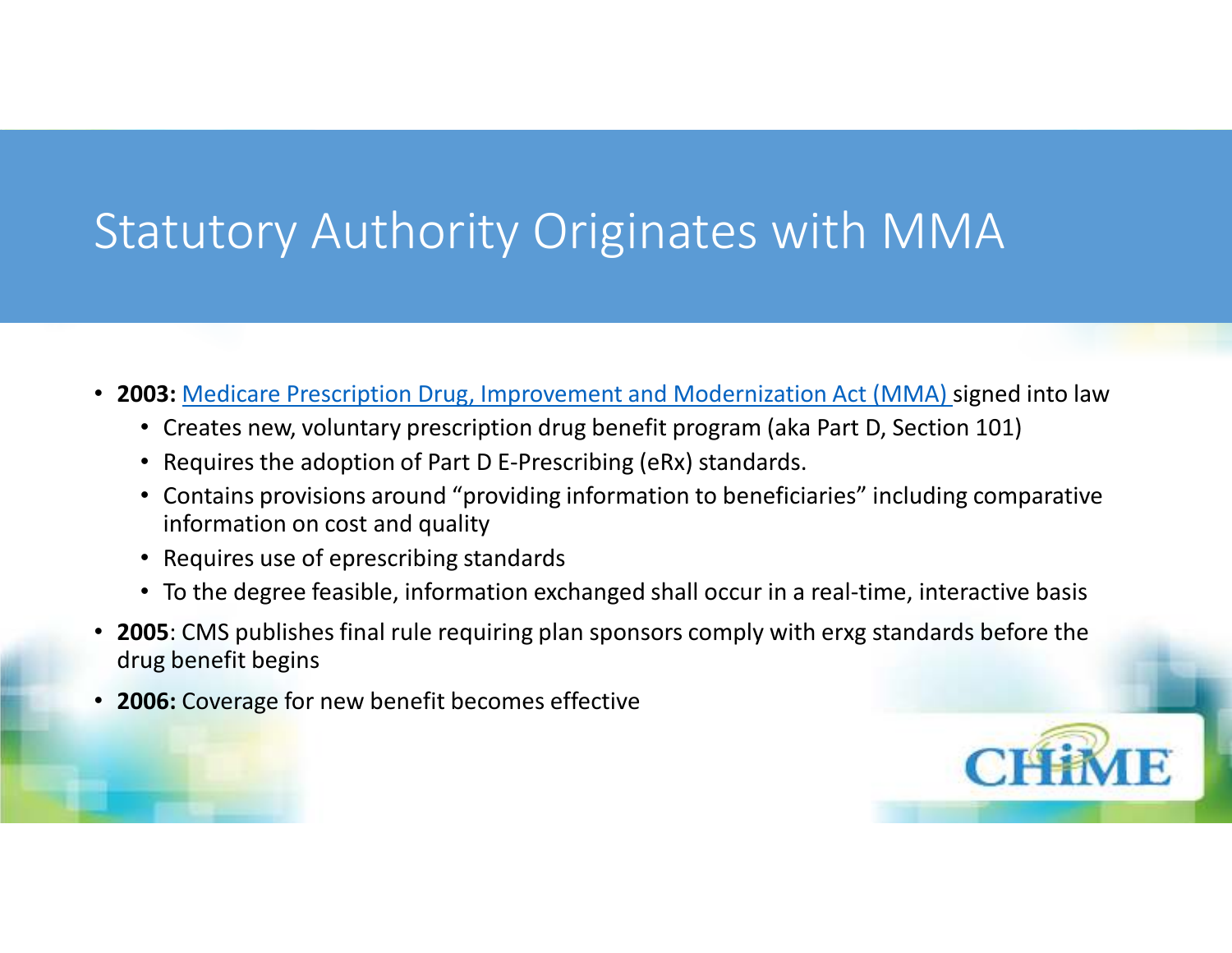# 1860D-4(e)(2)(D)- Just what does this say?

#### (e)<u>[482]</u> Electronic Prescription Program.—

(1) APPLICATION OF STANDARDS.—As of such date as the Secretary may specify, but not later than 1 year after the date of promulgation of final standards under paragraph (4)(D), prescriptions and other information described program that meets the requirements of paragraph (2).

(2) <sup>P</sup>ROGRAM REQUIREMENTS.—Consistent with uniform standards established under paragraph (3)—

(A) <sup>P</sup>ROVISION OF INFORMATION TO PRESCRIBING HEALTH CARE PROFESSIONAL AND DISPENSING PHARMACIES AND PHARMACISTS.—An electronic prescription drug program shall provide for the electronic transmittal to the prescribing health care professional and to the dispensing pharmacy and pharmacist of the prescription and information on eligibility and benefits (including the drugs included in the applicable formulary, any tiered formulary structure, and any requirements for prior authorization) and of the following information with respect to the prescribing and dispensing of a covered part D drug:

(i) Information on the drug being prescribed or dispensed and other drugs listed on the medication history, including information on drug-drug interactions, warnings or cautions, and, when indicated, dosage adjustments.

(ii) Information on the availability of lower cost, therapeutically appropriate alternatives (if any) for the drug prescribed.

(B) <sup>A</sup>PPLICATION TO MEDICAL HISTORY INFORMATION.—Effective on and after such date as the Secretary specifies and after the establishment of appropriate standards to carry out this subparagraph, the program shall provide for the electronic transmittal in a manner similar to the manner under subparagraph (A) of information that relates to the medical history concerning the individual and related to a covered part D drug being prescribed or dispensed, upon request of the professional or pharmacist involved.

(C) <sup>L</sup>IMITATIONS.—Information shall only be disclosed under subparagraph (A) or (B) if the disclosure of such information is permitted under the Federal regulations (concerning the privacy of individually identifiable health information) promulgated under section 264(c) of the Health Insurance Portability and Accountability Act of 1996.

#### (D) TIMING.—To the extent feasible, the information exchanged under this paragraph shall be on an interactive, real-time basis.

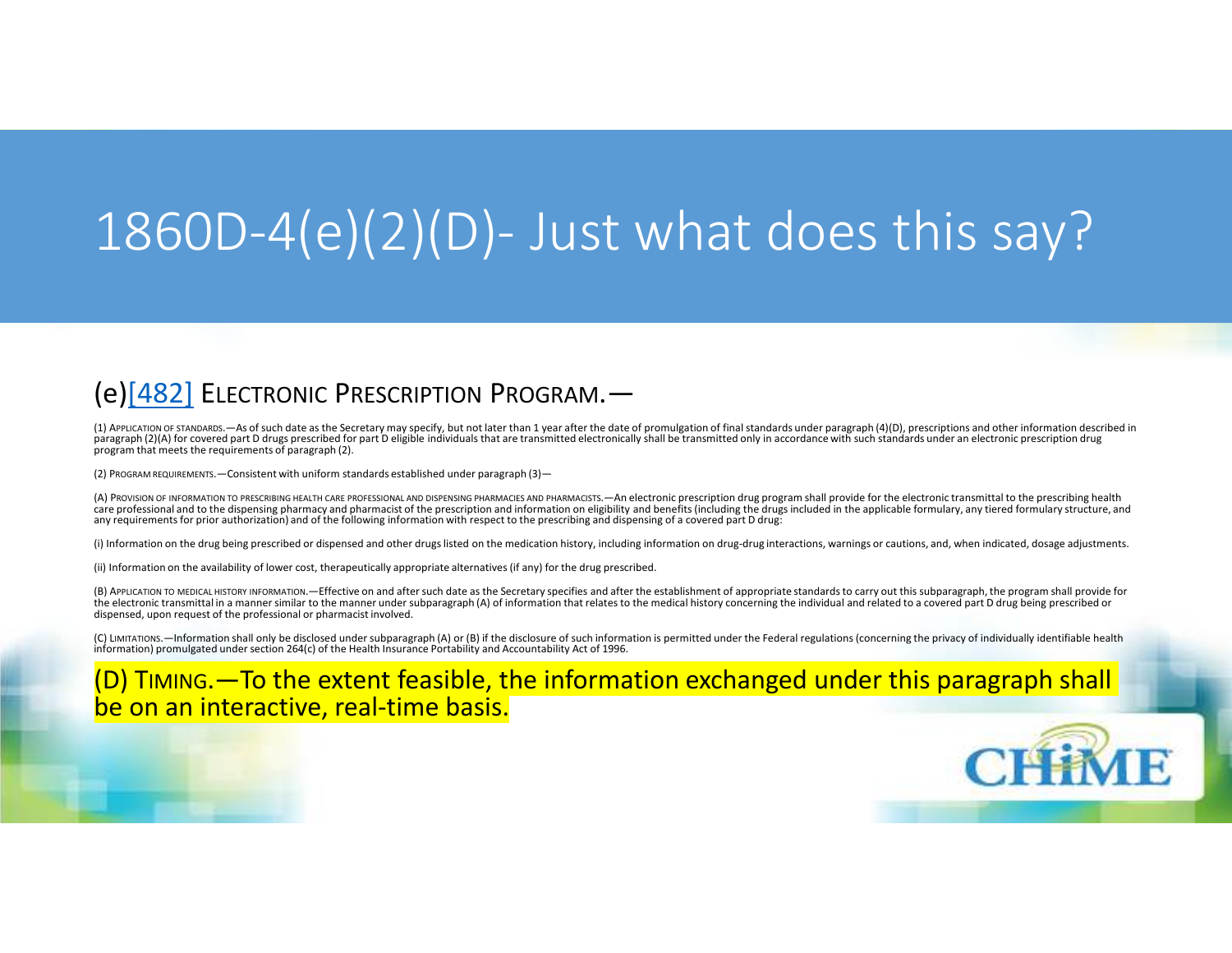#### Brings us to present day

- Case for transparency is originally rooted in MMA
- Bi-partisan support for increasing transparency for consumers
- Trump transparency rules related to RTBT also point back to his Executive Order

*CMS is delivering on price transparency, because patients have a right to know the cost of their healthcare services before they receive them.*

CMS Administrator Seema Verma.

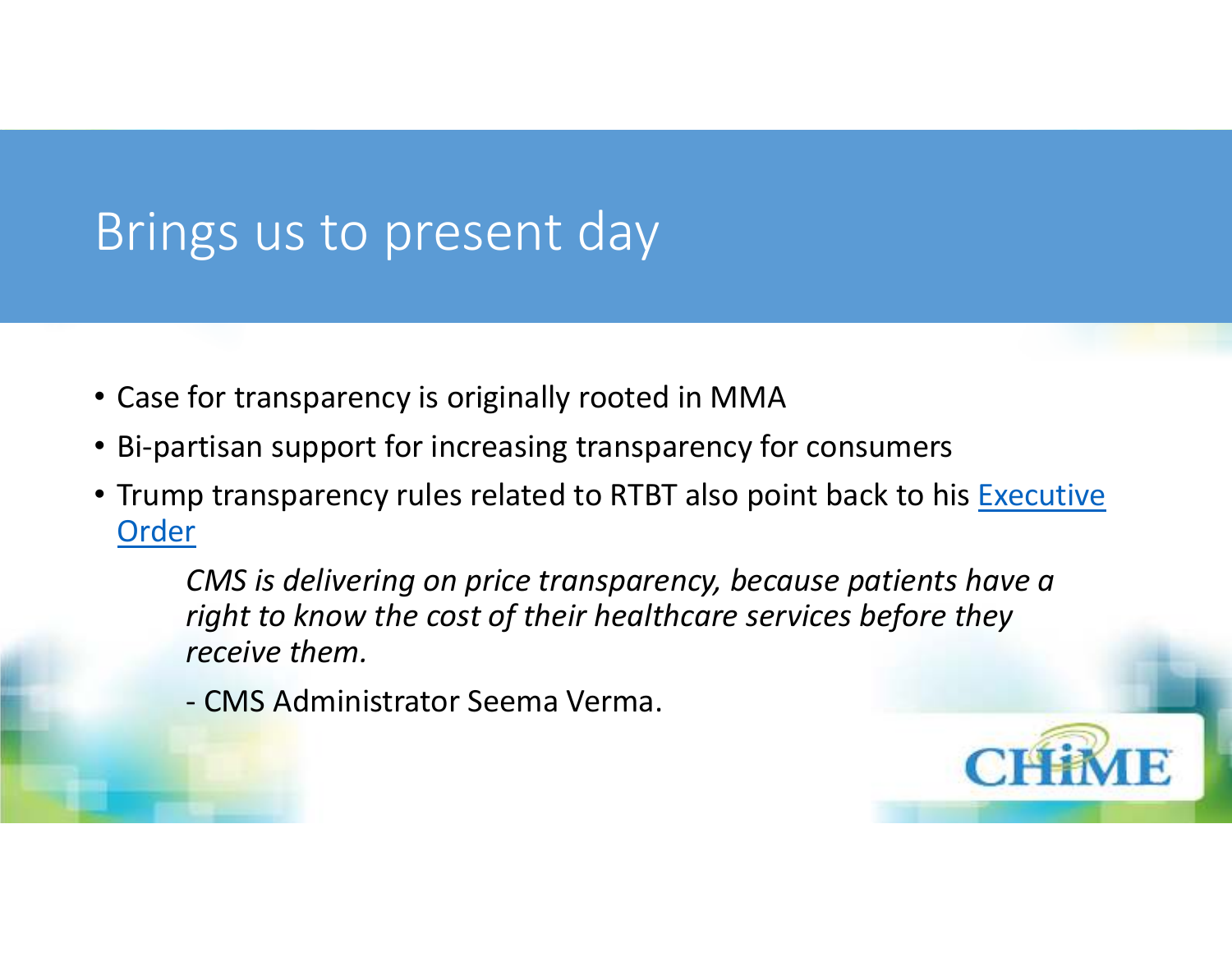#### Evolution of Part D Requirements

- **2019:** In May CMS finalizes Part D price transparency requirements
- **2020:** Use of the NCPDP SCRIPT standard became mandatory on January 1.
- **2021:** Use of a real-time benefit tool (RTBT) for *prescribers* becomes mandatory
- **2022:** In February 2020 CMS proposed calling for Part D plan sponsors to implement, no later than January 1, 2022, a *beneficiary* real-time benefit tool (RTBT)

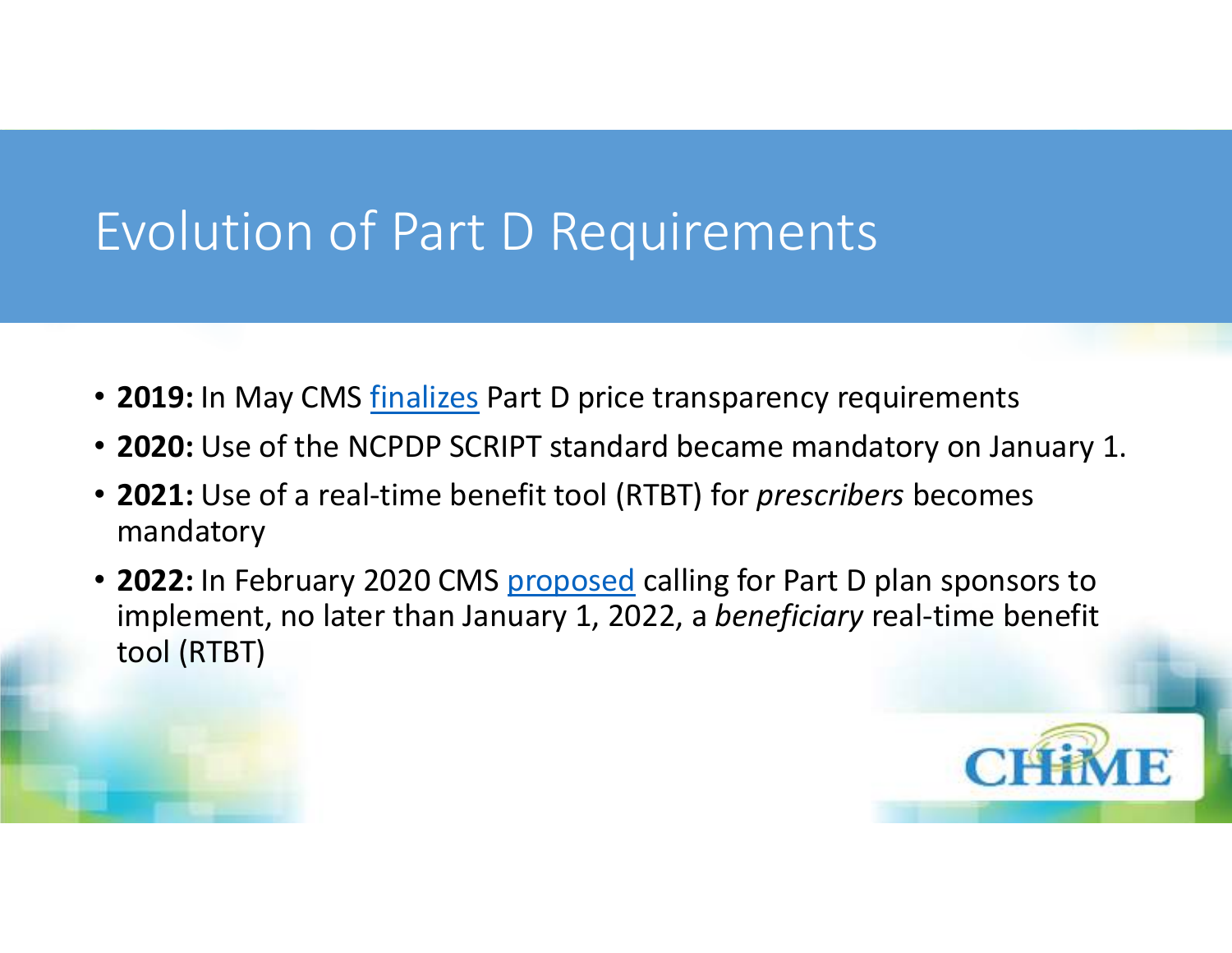# RTBT Mandates Prescribers

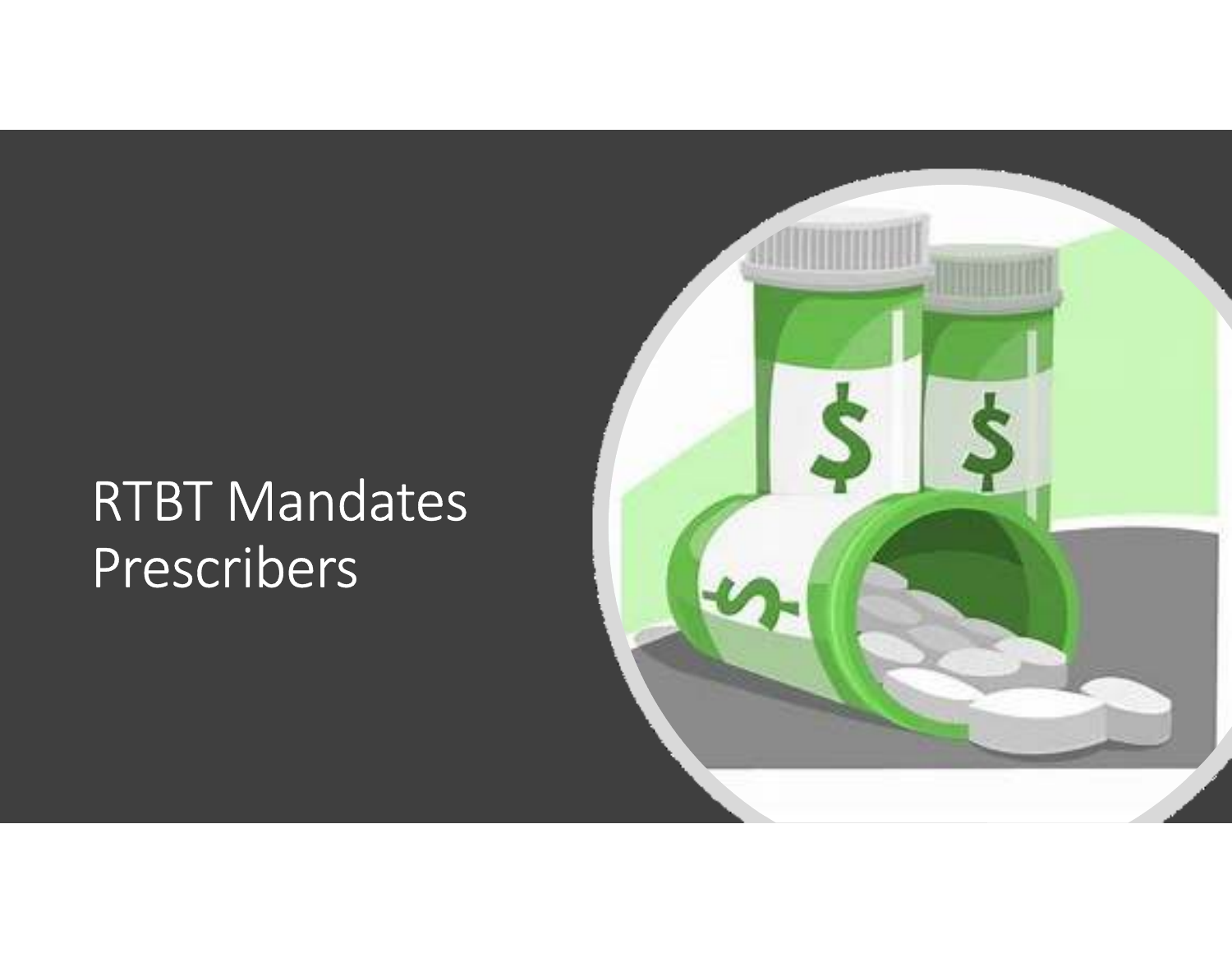#### CMS Finalizes Part D Price Transparency

- Rule requires Part D plans support a prescriber electronic real-time benefit tool (RTBT) capable of integrating with at least one e-prescribing or electronic health record (EHR) system (CMS Fact Sheet)
- Plans must adopt tools that give clinicians information they can use to discuss with patients out-of-pocket costs for Rx drugs when script is written
- Aims to avoid costly surprises at the pharmacy counter
- After an implementation period requires:
	- Plans required to provide access to such a tool that is integrated into clinicians' erxg or EHR systems.
	- Explanation of Benefits document that patients receive each month to include information on drug price increases and lower-cost therapeutic alternatives.
- •**Compliance date: January 1, 2021 (prescriber RTBT)**

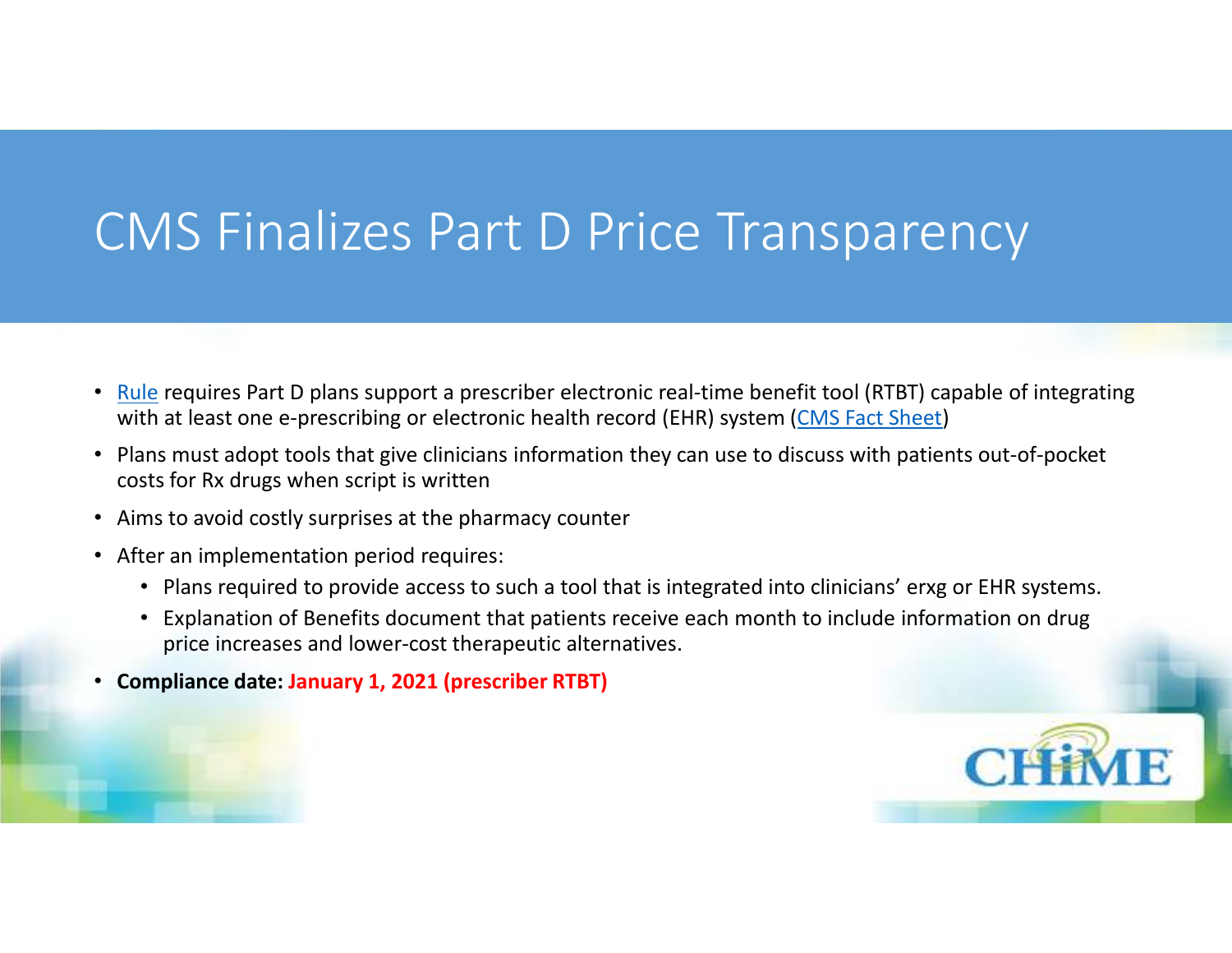*Q. Must RTBT include drugs' applicable cash price, beneficiary copayment, any drug utilization controls, or side effects of alternative therapies presented?*

A. Some minimal data to allow prescribers and patients to make informed medication choices at the point of prescribing is required.

CMS says, "These include benefit information about the drug which the provider intends on prescribing, enrollee cost-sharing information, and comparable information on formulary alternatives (meaning those medications that may have a different copayment or coinsurance amount than the medication about to be prescribed but may have the same therapeutic efficacy). The benefit information should include patient-specific utilization requirements (such as prior authorization or step therapy requirements) that have yet to be satisfied at the time when the prescription is written, and copayment or coinsurance (or negotiated price values if included) at the patient's selected pharmacy."

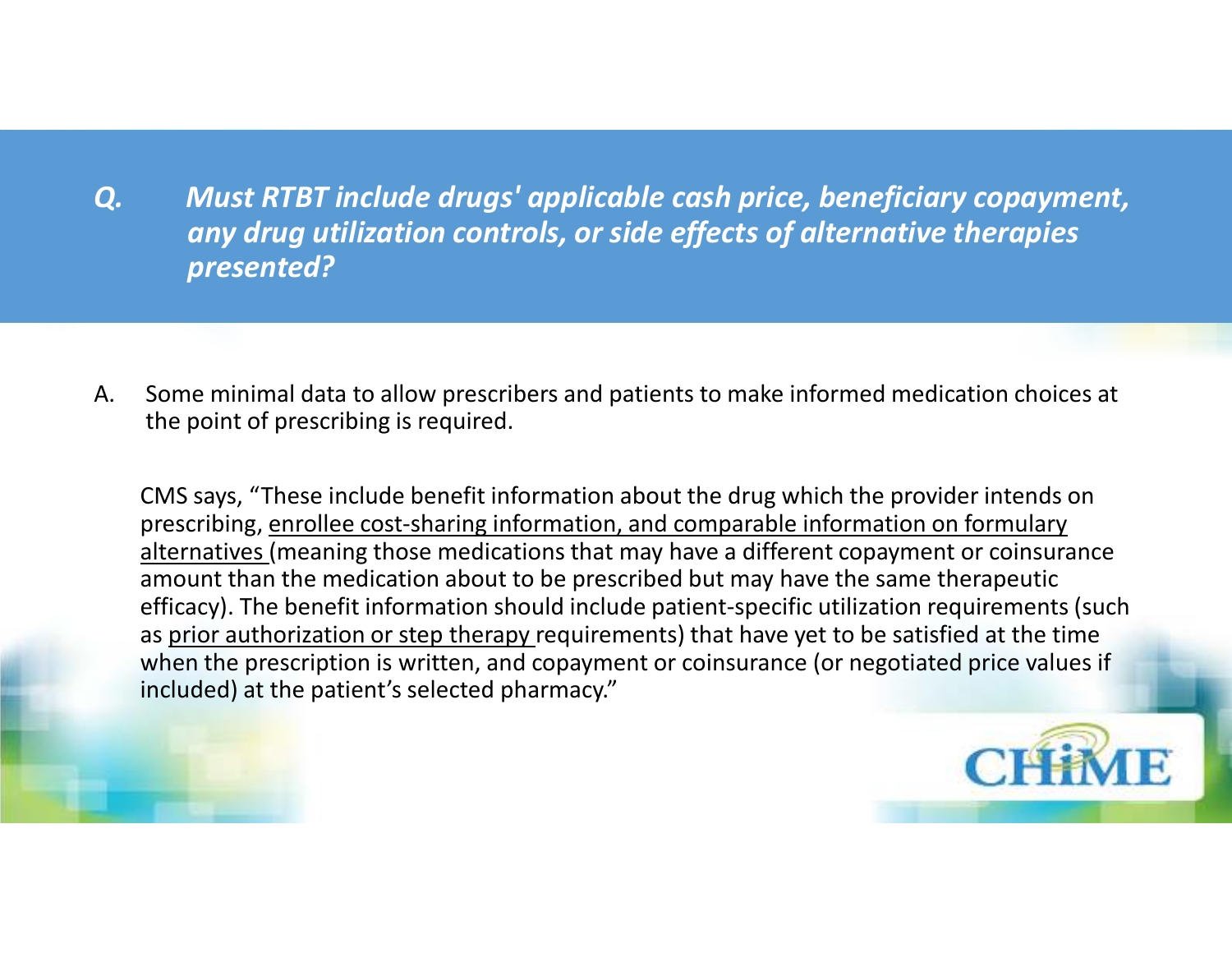### *Q. Must RTBT include the negotiated price?*

A. No.

CMS says, "although we encourage the inclusion of the negotiated price in RTBT, we are not mandating it at this time as the majority of commenters opposed its inclusion stating that the information was proprietary and overly confusing."

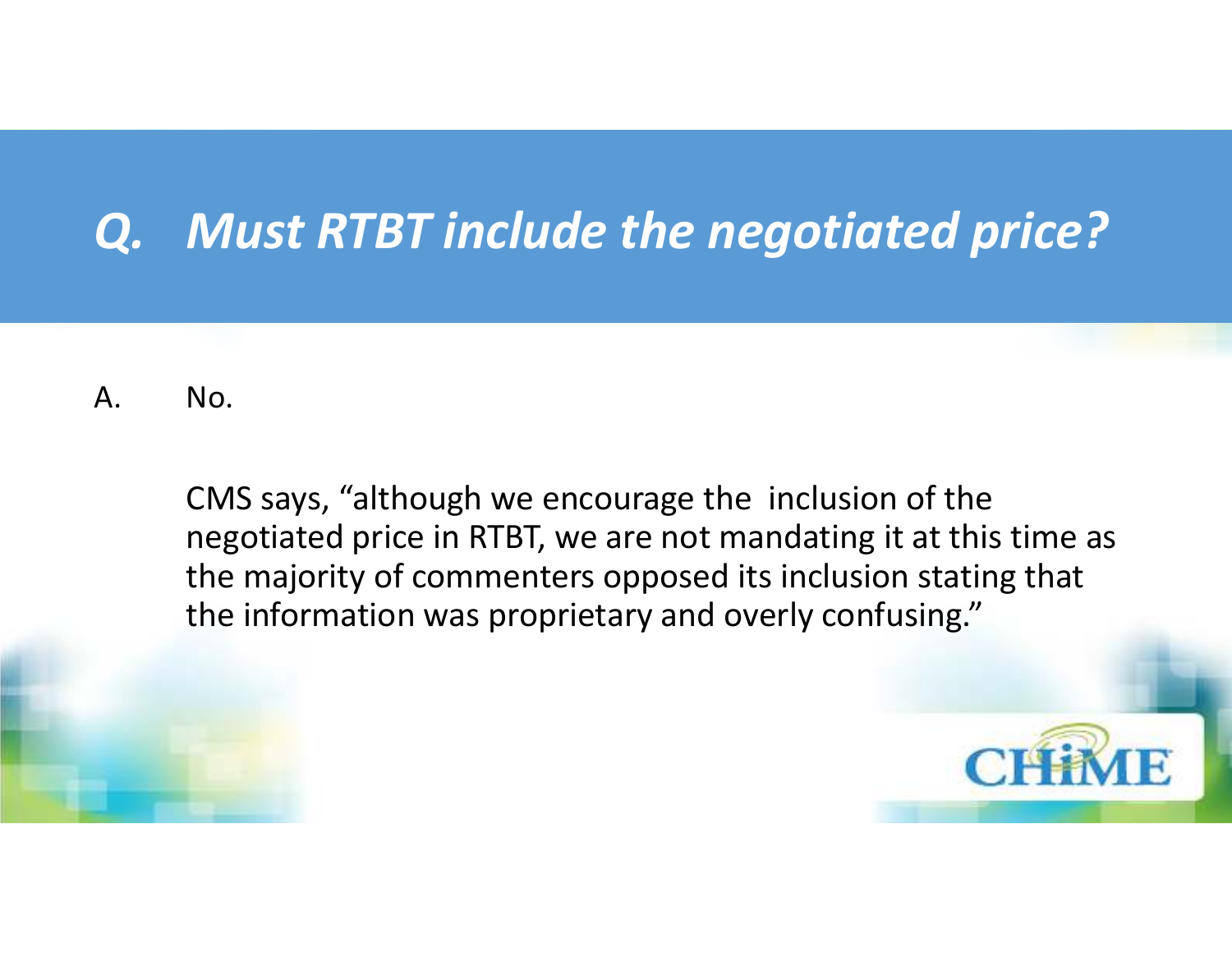# *Q. Did CMS adopt a RTBT standard?*

A. No. Since there are no industry-wide standards for RTBTs, they did not adopt a standard at this time.

CMS writes, "existing SCRIPT standard allows them a means to conduct electronic prescribing, while the F&B standard allows a prescriber to see what is on the plan's formulary. However, neither of those standards can convey patient-specific real-time cost or coverage information that includes formulary alternatives or utilization management data to the prescriber at the point of prescribing."

They also add, "We believe many EHRs are moving to integrate RTBTs into prescribers' works flows. In addition, since RTBTs are variable in their functionality it would be difficult for ONC to incentivize use of RTBT until an industry standard is implemented and tested."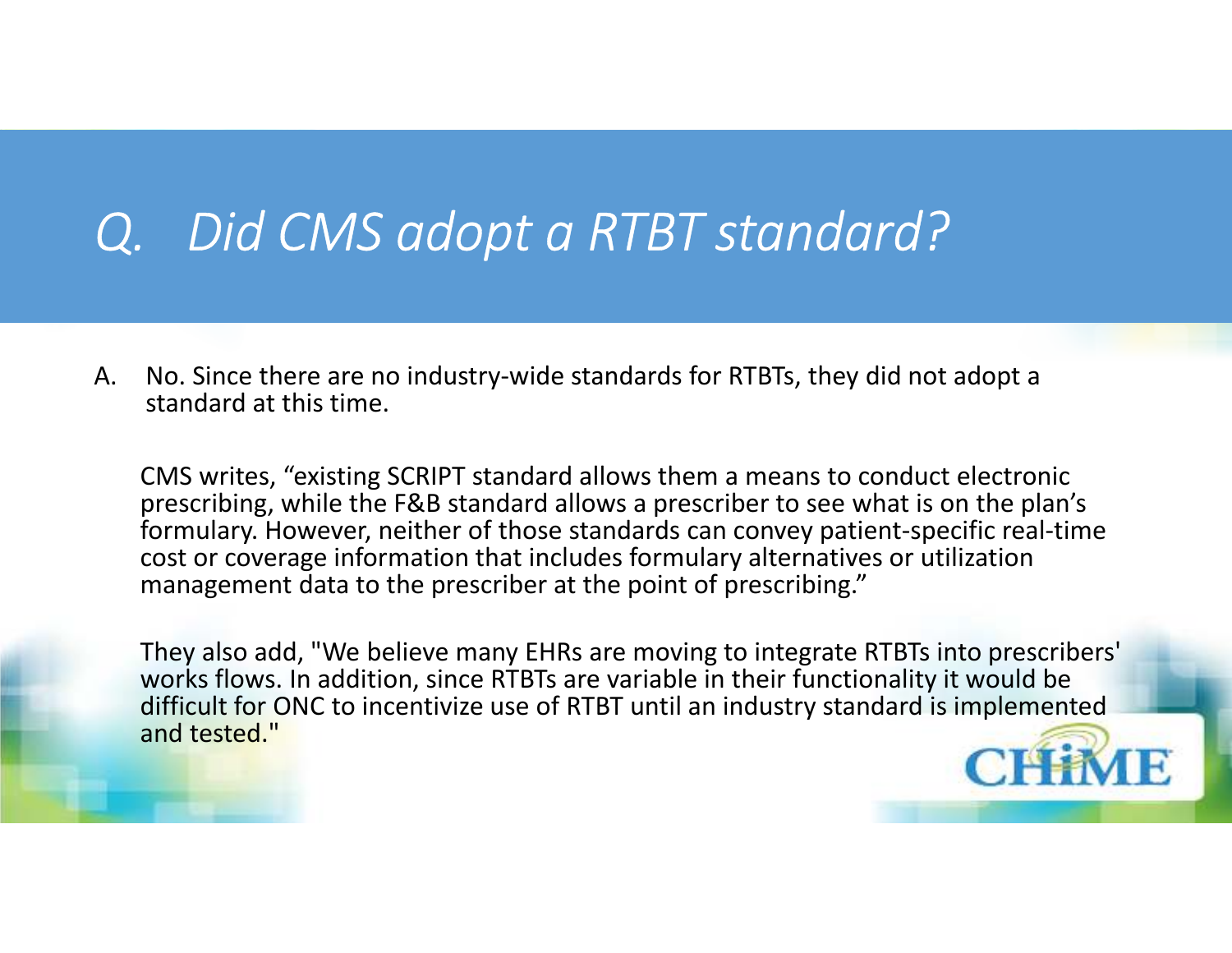# *Q. What is required?*

- A. CMS is requiring Part D plans implement at least one RTBT of its choosing that is capable of integrating with at least one prescriber's eRx system or EHR to provide prescribers with complete, accurate, timely and clinically appropriate patient-specific real-time formulary and benefit (F&B) information to include:
	- Cost;
	- Formulary alternatives; and
	- Utilization management requirements by January 1, 2021.

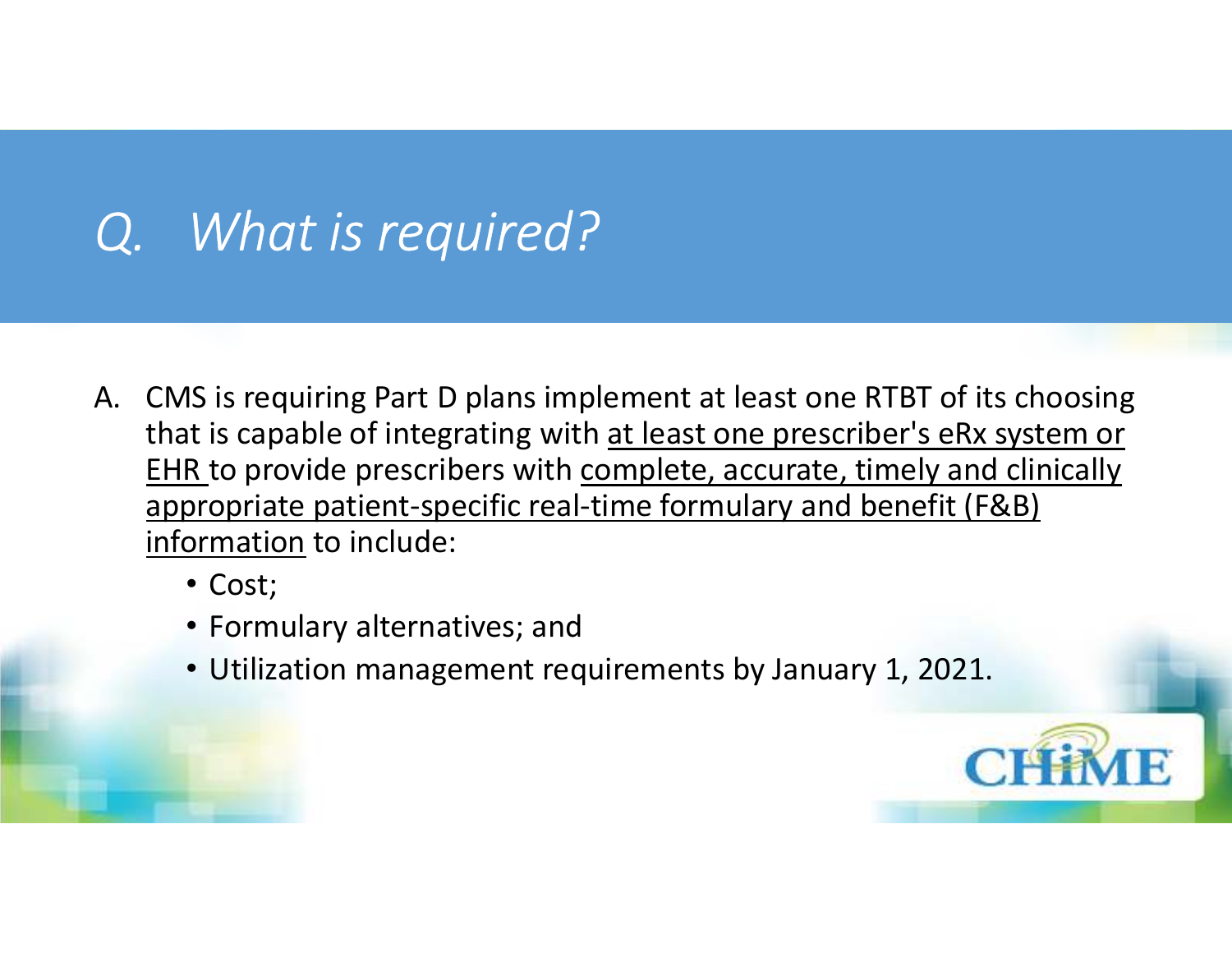### Q. *What minimal data points must be included in the RTBT?*

- 1. Benefit information about the drug which the provider intends on prescribing NOTE: The benefit information should include patient-specific utilization requirements (such as prior authorization or step therapy requirements) that have yet to be satisfied at the time when the prescription is written
- 2. Enrollee cost-sharing information, and
- 3. Comparable information on formulary alternatives (meaning those medications that may have a different copayment or coinsurance amount than the medication about to be prescribed but may have the same therapeutic efficacy).

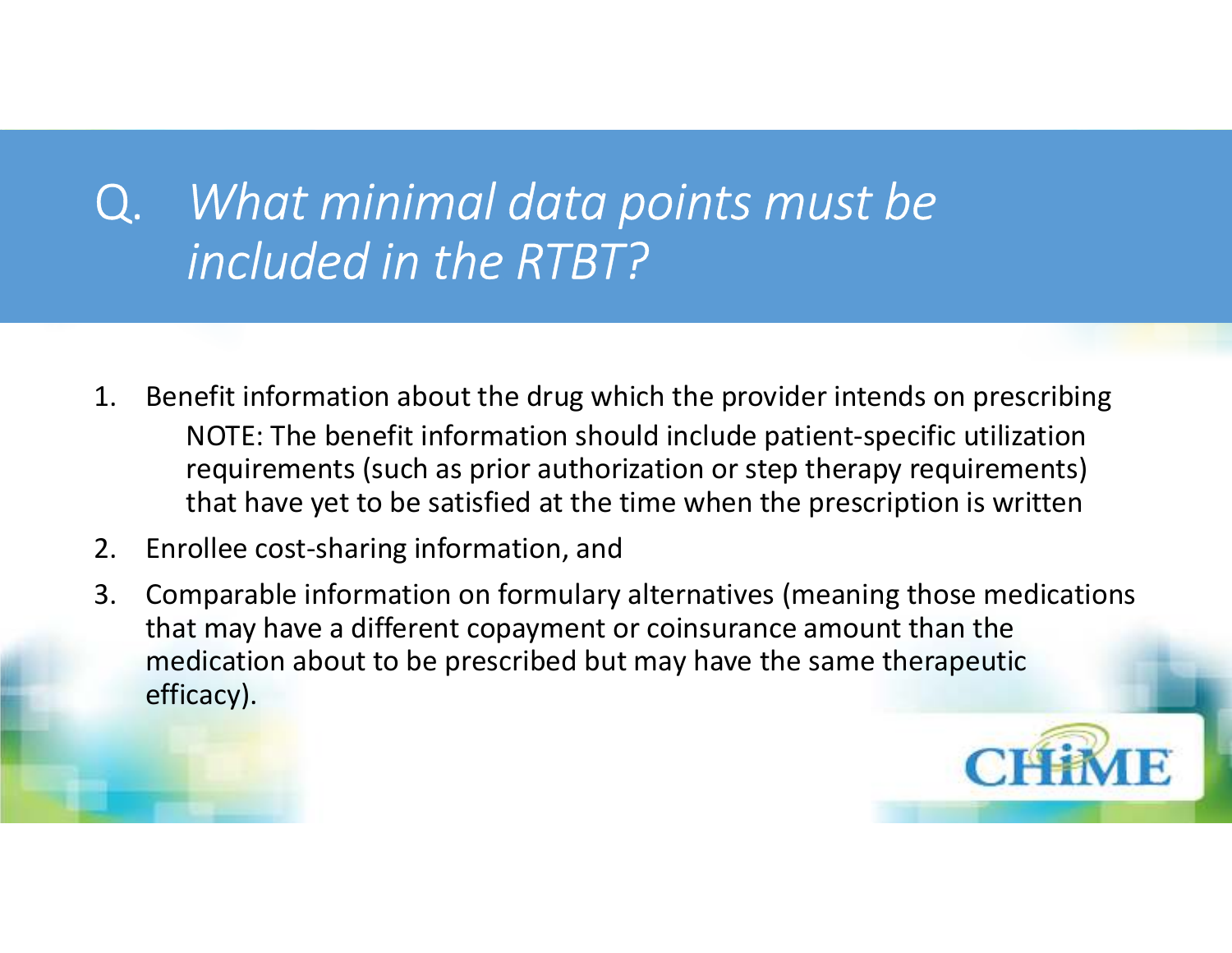#### *Q. Must providers seek affirmative consent from patients before using the RTBT?*

A. No. CMS considered requiring this but ultimately did not require it.

CMS writes, "In most instances, we expect that the choice about what prescription to prescribe will happen when a beneficiary is present, because the current ePrescribing standard requires the beneficiary to choose where the prescription is to be sent. This means they will be aware that their data will likely be transmitted to parties other than the prescriber."

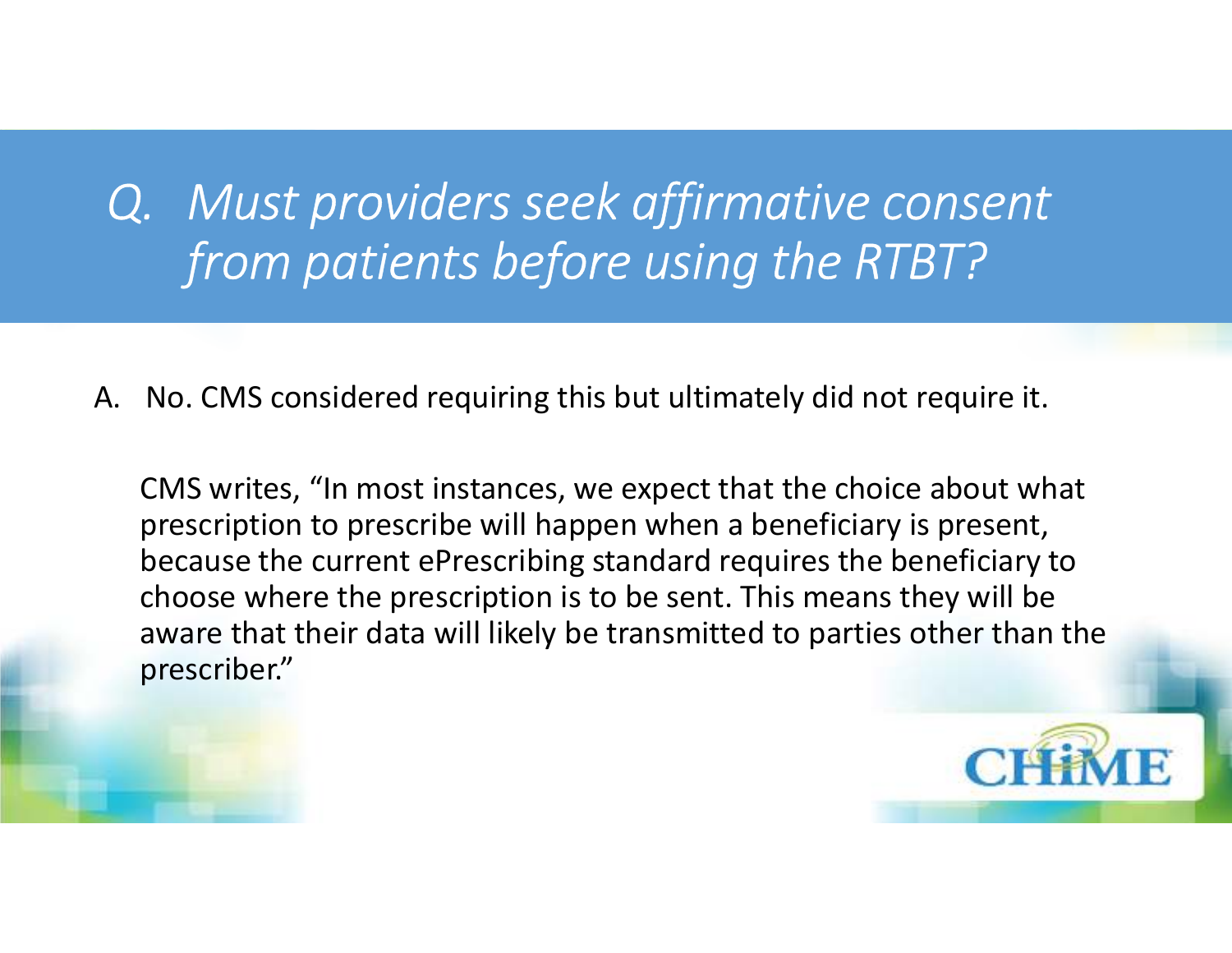# RTBT Mandates Beneficiaries

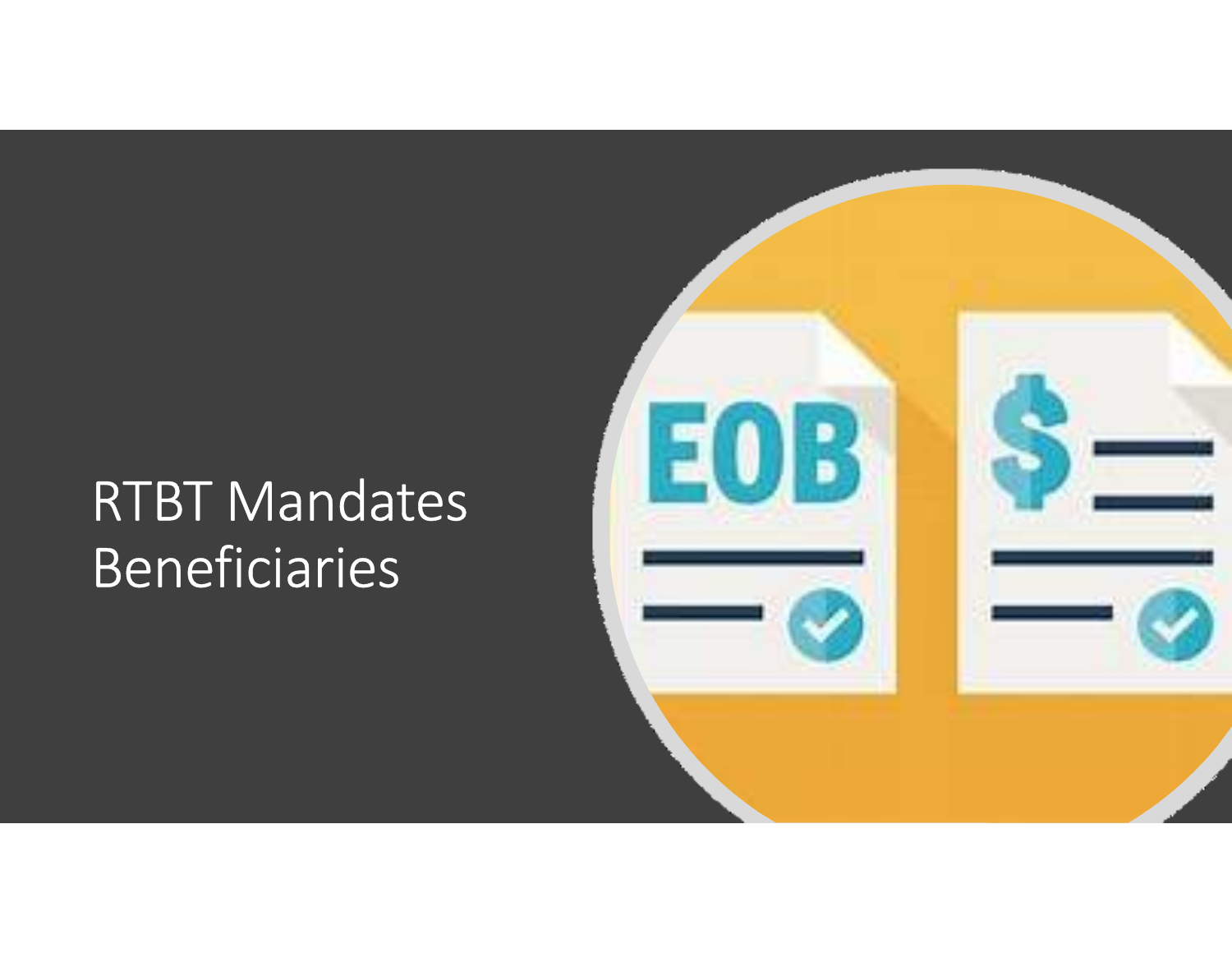#### Real-time Benefit Alerts (RTBAs)

- On February 18, 2020 CMS issued a proposed rule calling for Part D plan sponsors to implement, no later than January 1, 2022, a beneficiary realtime benefit tool (RTBT)
- While CMS issued a final rule on May 16, 2020 addressing many of the items in the proposed rule, they punted on several items noting they would address them in a separate final and forthcoming rule.
- One of the things that was not yet finalized was was the beneficiary RTBT proposal.
- There is a final rule awaiting **OMB** approval likely to get finalized before Administration changes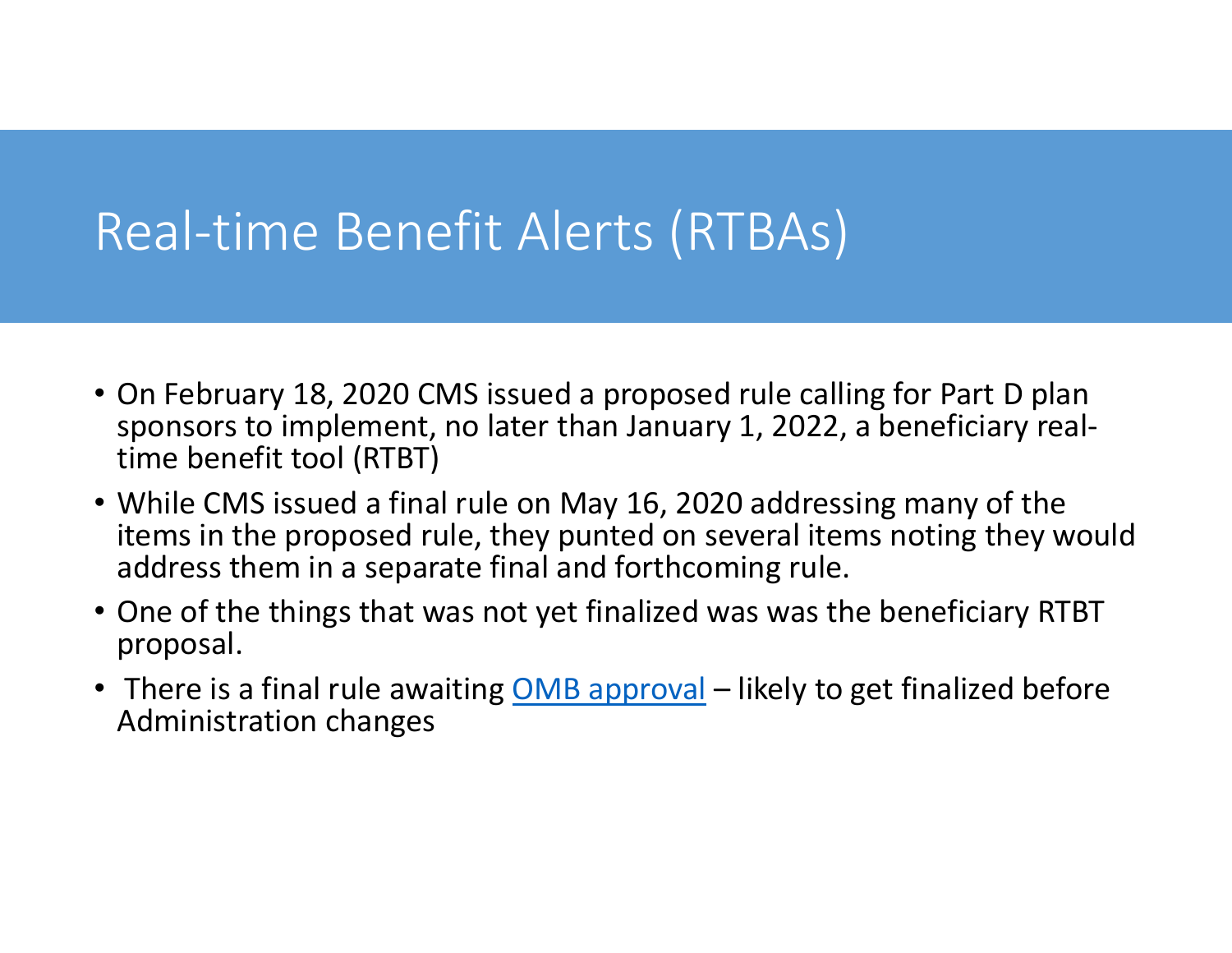### What Would the Tool Have to Do?

- This tool would allow enrollees to view a plan-defined subset of the information included in the prescriber RTBT system to include:
	- Accurate,
	- timely, and
	- clinically appropriate patient-specific real-time formulary
- And benefit information including:
	- Cost,
	- Formulary alternatives and
	- Utilization management requirements.

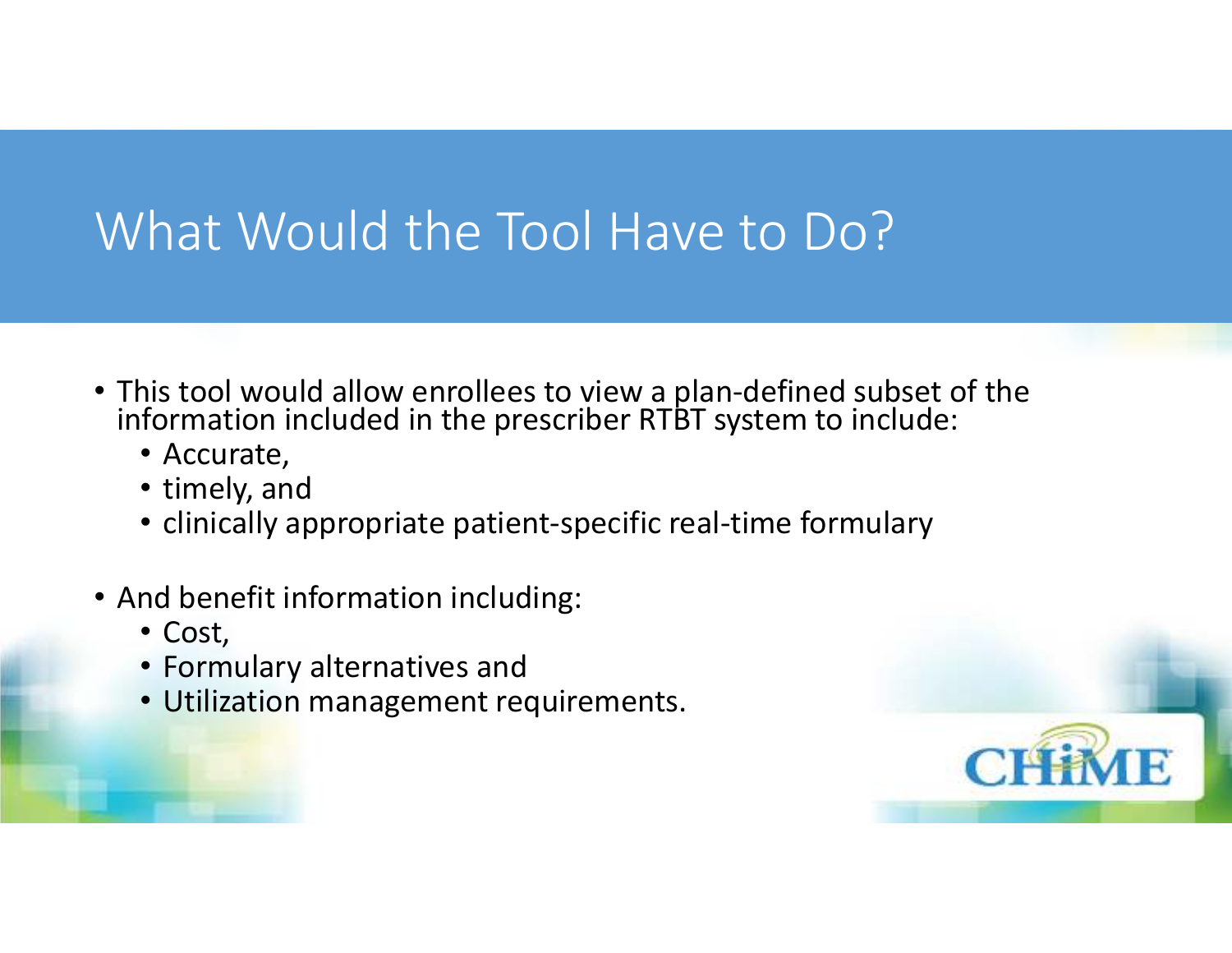#### Encouraging Patient Use of the Tool

• CMS will allow plans to offer rewards and incentives (RI) to patients who log onto the beneficiary RTBT or seek to access this information via the plan's customer service call center.



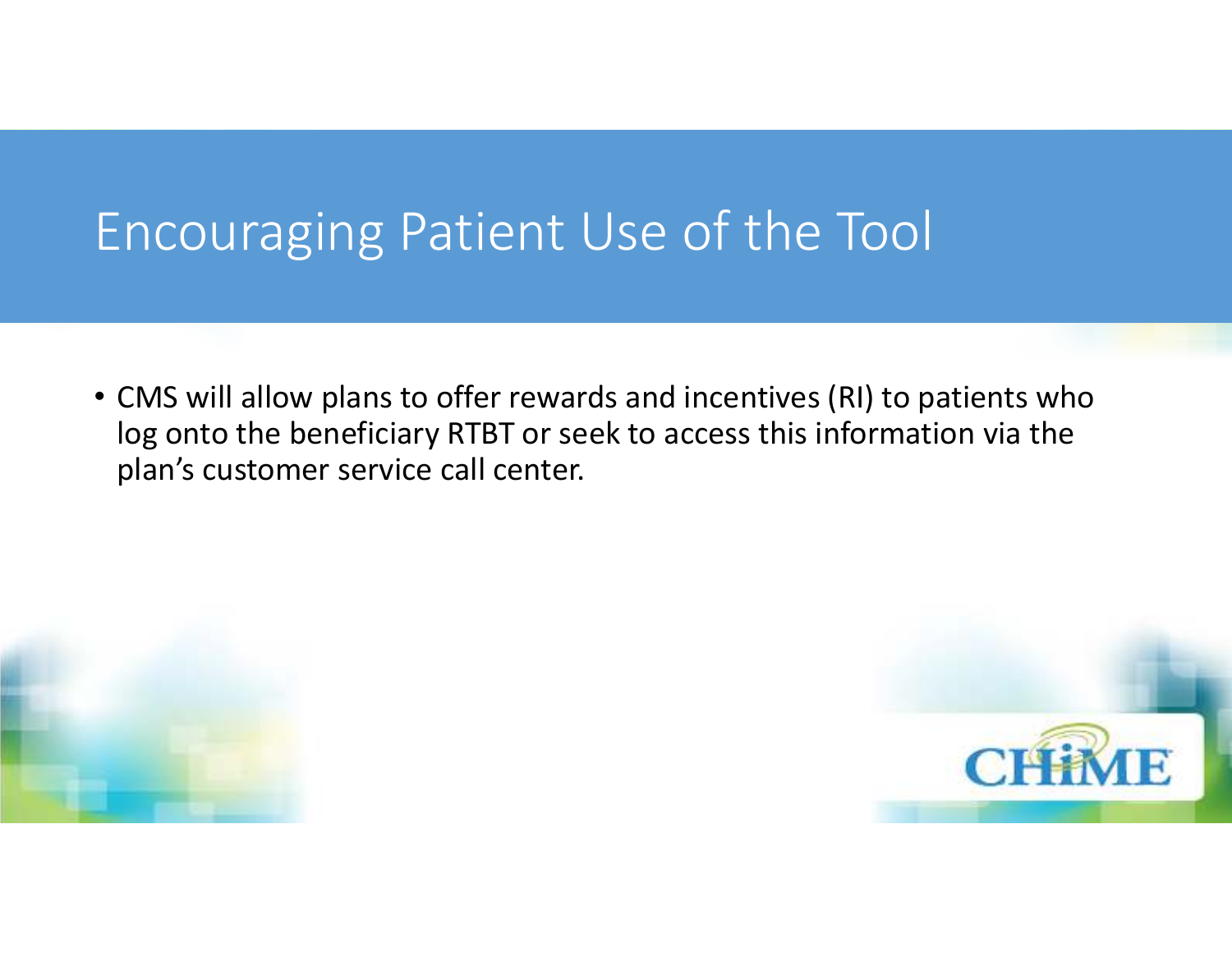## Portals & Call Centers

- Plans would be permitted to:
	- Use existing secure patient portals to fulfill this requirement,
	- Develop a new portal, or
	- Use a computer application.
- Plans would be required to make this information available to enrollees who call the plans' customer service call center.

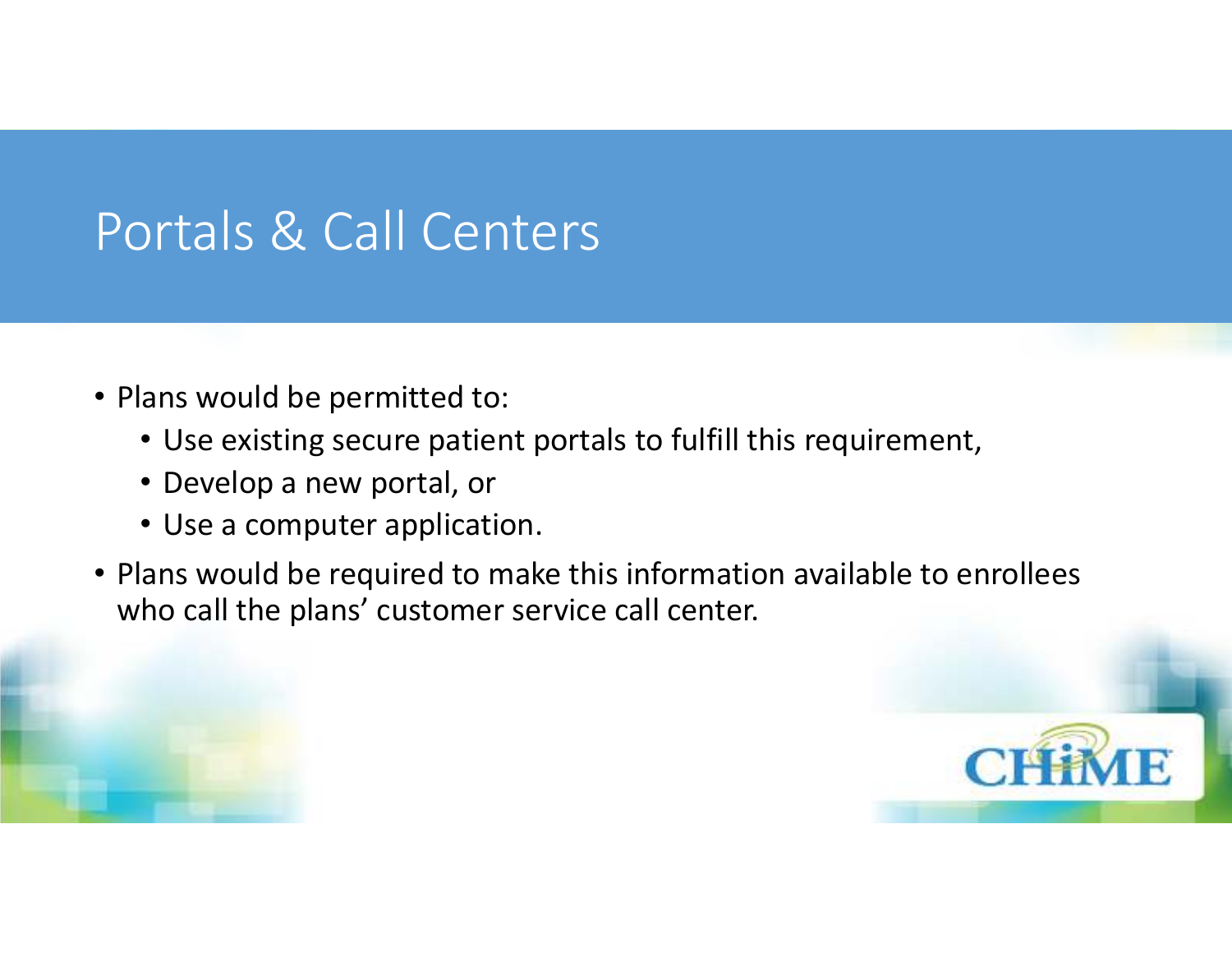# Cost to Implement a RTBT

- CMS says the adoption of a beneficiary RTBT will be an additional cost and burden on Part D sponsors.
- The Agency estimates this will cost Part D plans about \$3.9 million for all plans in the first year based on the costs for them to reprogram their computer systems.
- And, if rewards are offered to patients by Part D sponsors for using a RTBT that this could cost \$0.7 million in the first year, in order to implement the program, and \$0.4 million in subsequent years in order to maintain the program.

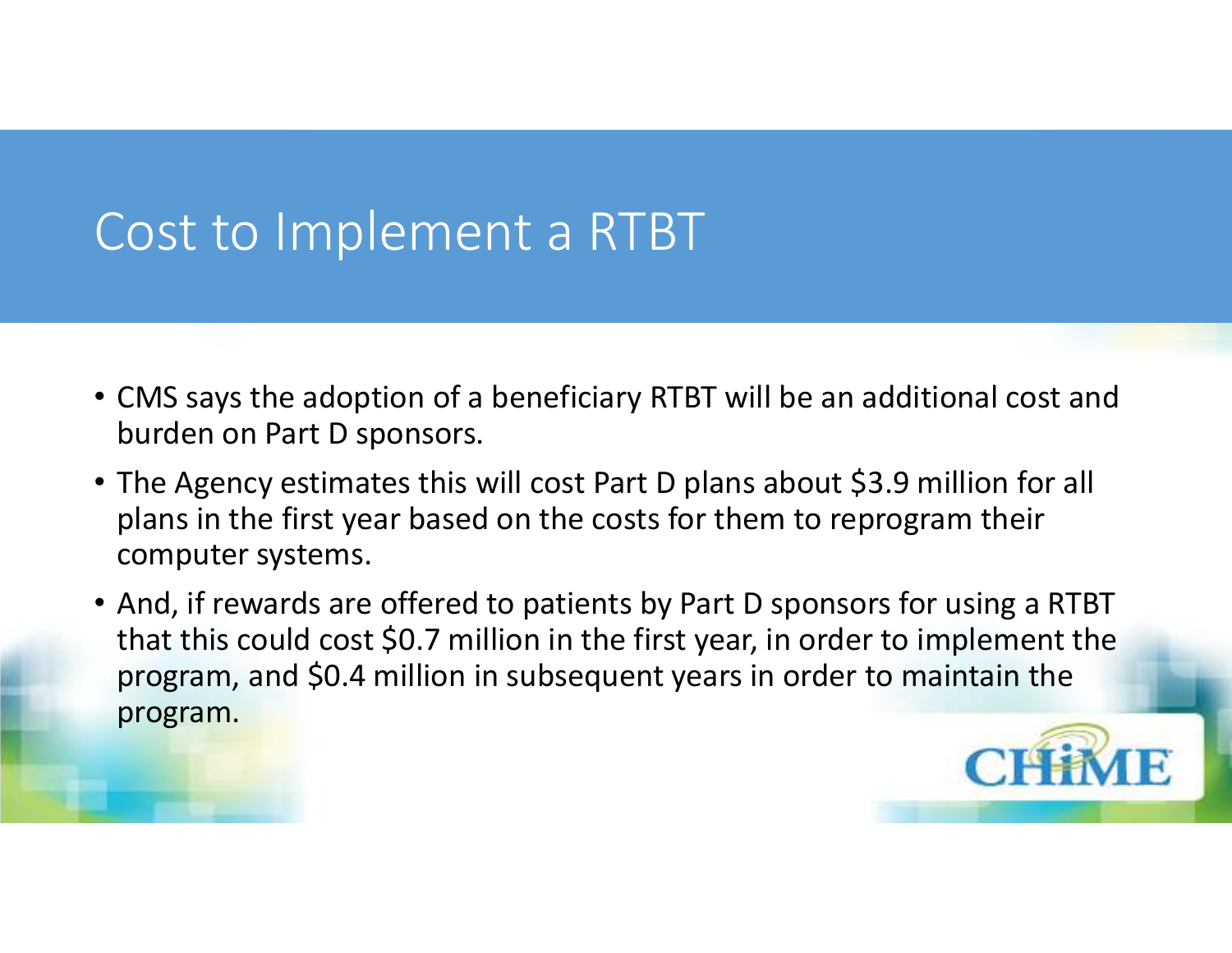#### Resources

- **May 16, 2019 Medicare Advantage and Part D Drug Pricing Final Rule (CMS-4180-F)**
	- <u>Fact Sheet</u>
	- <u>Rule</u>
- February 18, 2020 Medicare and Medicaid Programs; Contract Year 2021 and 2022<br>Policy and Technical Changes to the Medicare Advantage Program, Medicare Prescription<br>Drug Benefit Program, Medicaid Program, Medicare Cost
	- News release
	- <u>Rule</u>
- May 22, 2020 Medicare Program; Contract Year 2021 Policy and Technical Changes to **May 22, 2020 -** Medicare Program; Contract Year 2021 Policy and Technical Changes to the Medicare Advantage Program, Medicare Prescription Drug Benefit Program, and Medicare Cost Plan Program **[CMS-4190-F]**
	- **Fact Sheets**
	- Rule

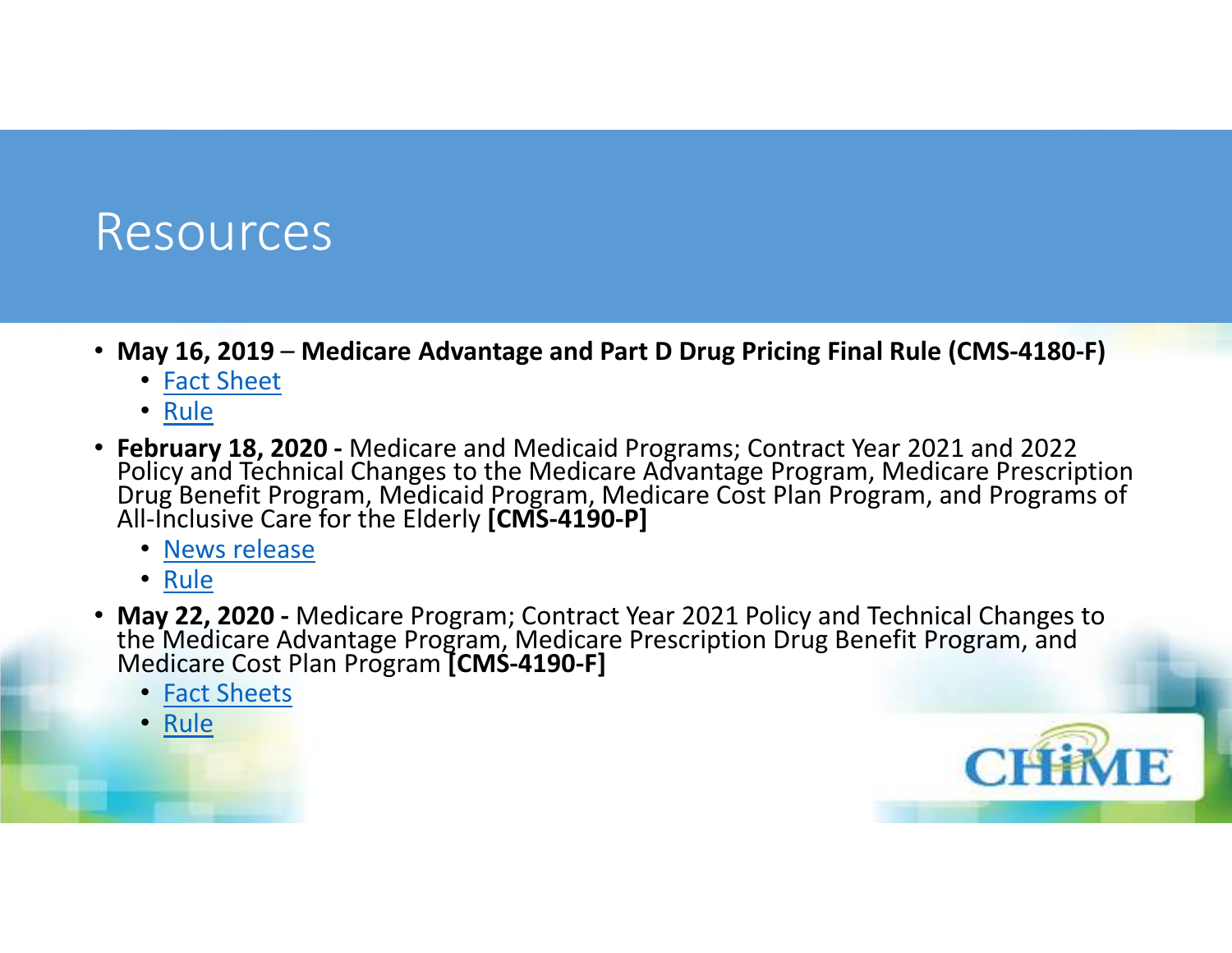**EMERGENCY O** Trauma Center Conference Center

#### Admission, Discharge & Transfer

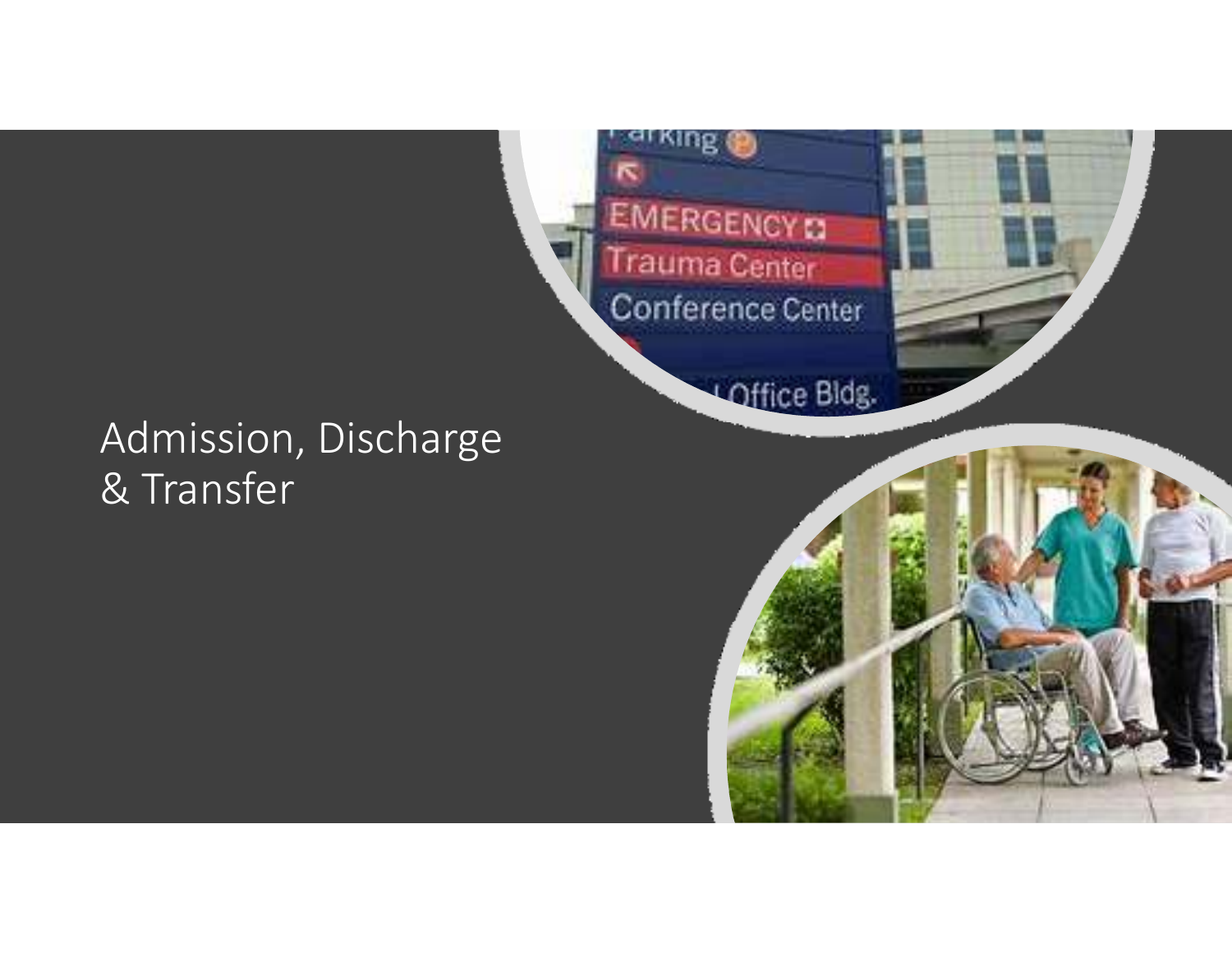# New Requirement under Medicare CoP

- Certain hospitals will be required to send electronic notifications of admission, discharge or transfer (ADT) to certain applicable providers where they have certified EHR systems capable of sending such notices.
- Intended to:
	- foster better care hand offs and coordination between acute and post-acute settings
	- reduce readmissions
	- Improve information sharing and interoperability
	- Builds on CMS' hospital discharge planning rule
- •**Compliance date: May 1, 2021**

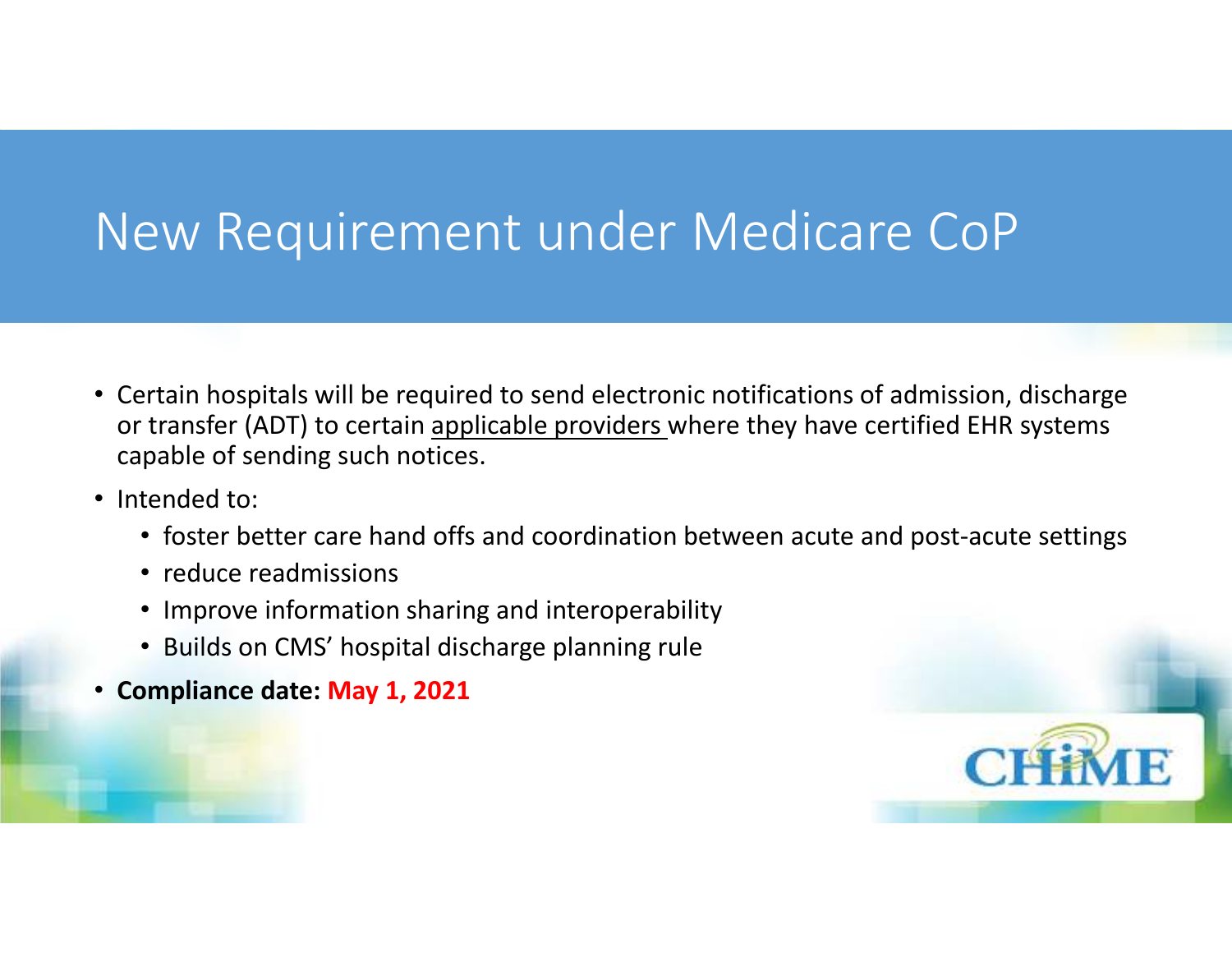## Who must send notifications?

- Hospitals
- Psychiatric hospital, and
- Critical Access Hospitals (CAHs)



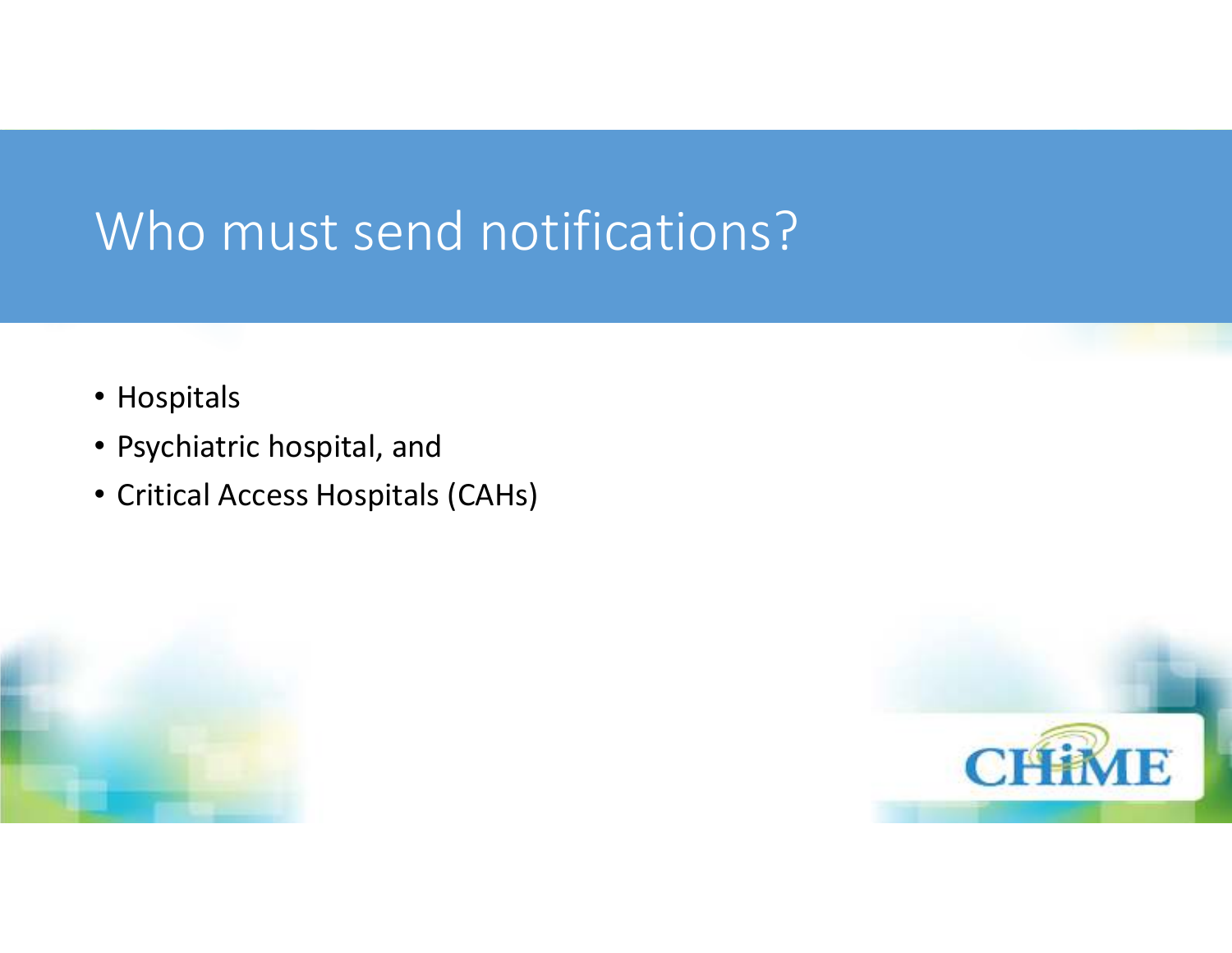# Where Must Notifications be Sent?

- All applicable post-acute care services providers and suppliers PLUS
- Any of the following practitioners and entities, which need to receive notification of the patient's status for treatment, care coordination, or quality improvement purposes:

**(i)** The patient's established primary care practitioner;

**(ii)** The patient's established primary care practice group or entity; or **(iii)** Other practitioner, or other practice group or entity, identified by the patient as the practitioner, or practice group or entity, primarily responsible for his or her care.

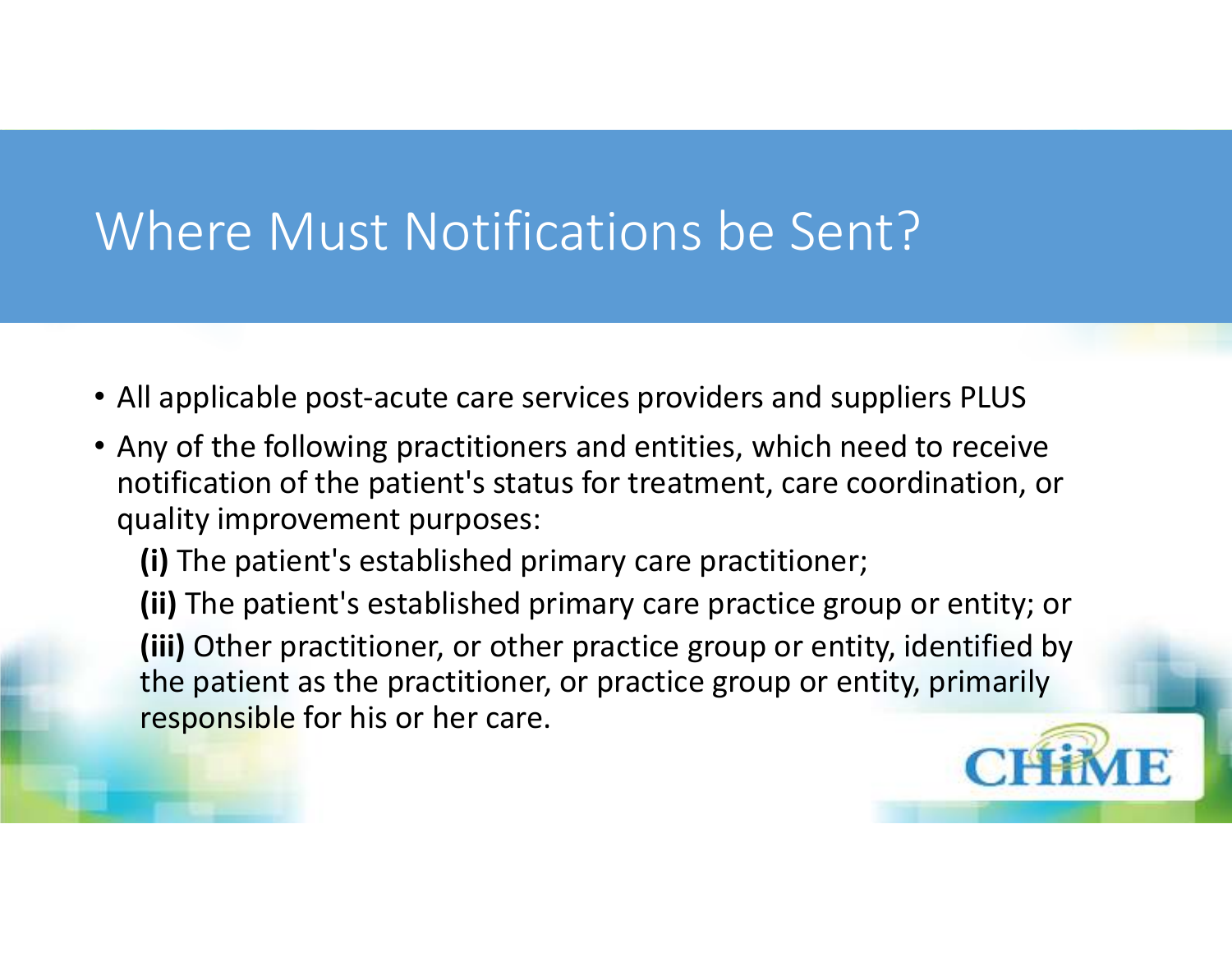### What Information Must be Sent?

- Patient name,
- Treating practitioner name, and
- Sending institution name
- Diagnosis is NOT required but if you have it's ok to send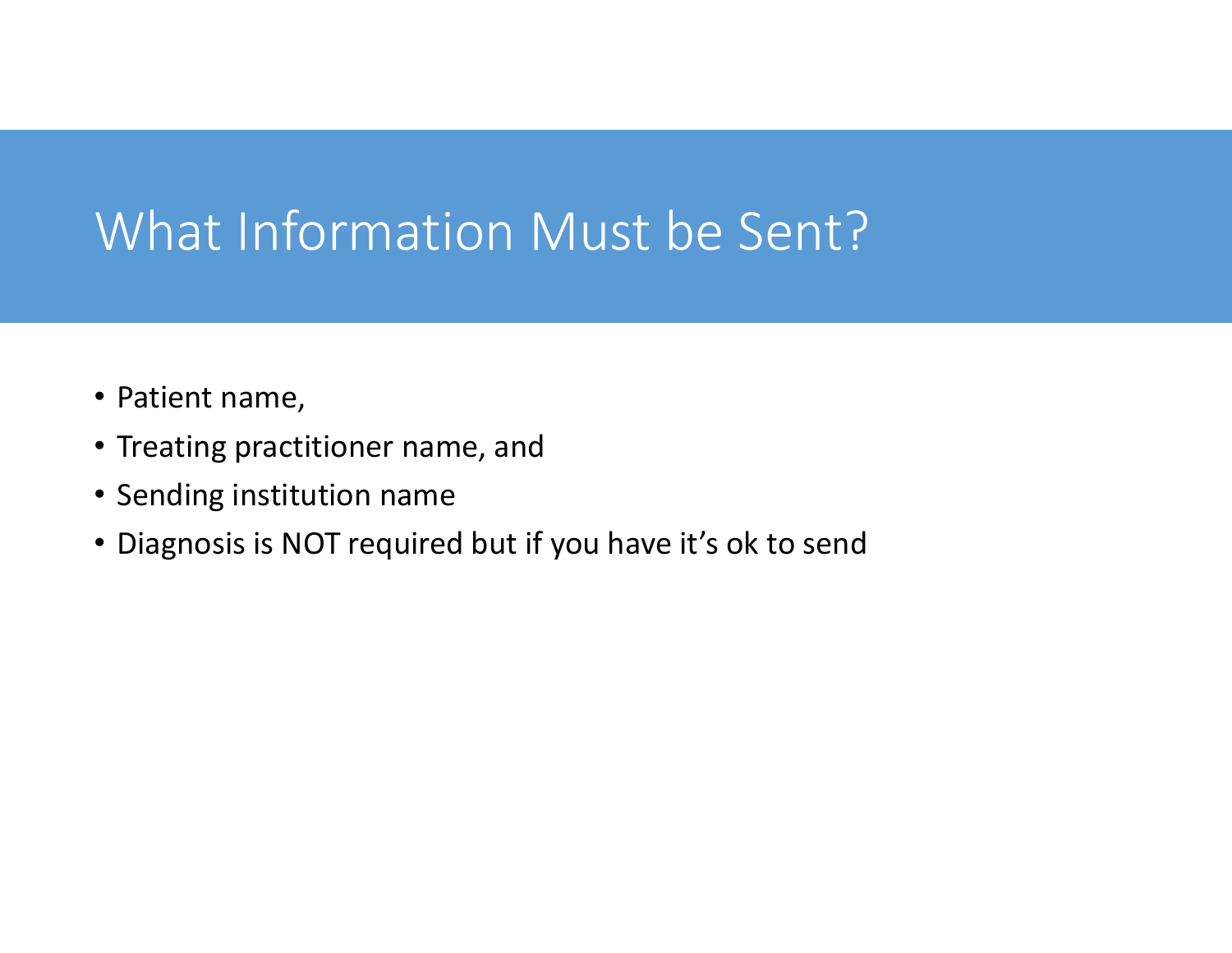#### Electronic Patient Notifications Required When it Meets these Requirements

- $\checkmark$  Are you a hospital, psychiatric hospital, or CAH that use an EHR or other electronic administrative system?
- $\checkmark$  Is your system conformant with the HL7 2.5.1 content exchange standard?

NOTE: Notification mandate is limited to hospitals wth EHR systems with the technical capacity to generate information for electronic patient event notifications.

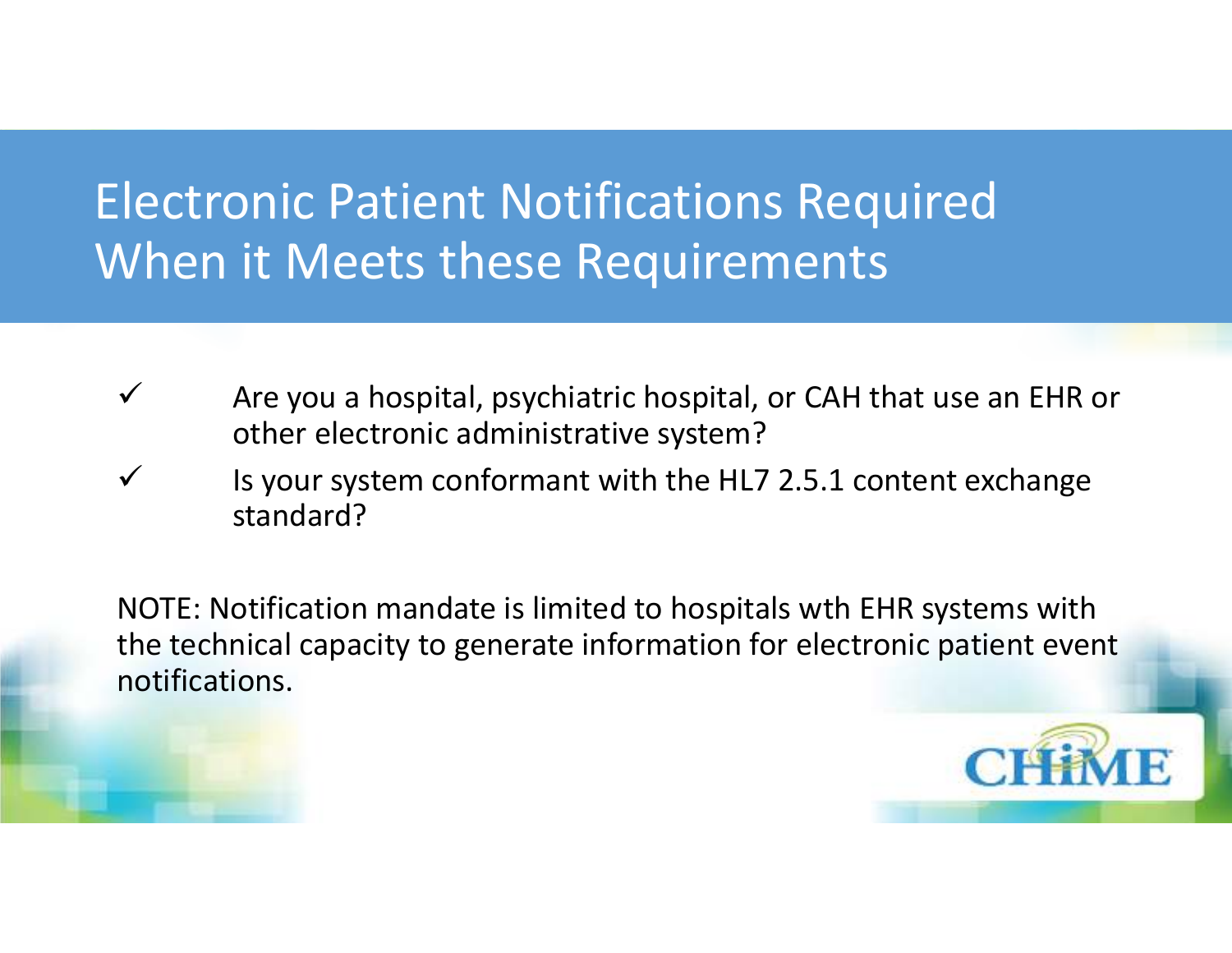#### If you answer "yes" then you must demonstrate….

- 1. Your system notification capacity is fully operational and used in accordance with all state / federal statutes & regulations applicable to the hospital's (or CAH's) exchange of patient health information;
- 2. You sending notifications either directly, or through an intermediary that facilitates exchange of health information consistent with patient privacy preferences;
- 3. The notifications include at least patient name, treating practitioner name, and sending institution name; and
- 4. That a reasonable effort has been made to send notifications to PACs and other required providers

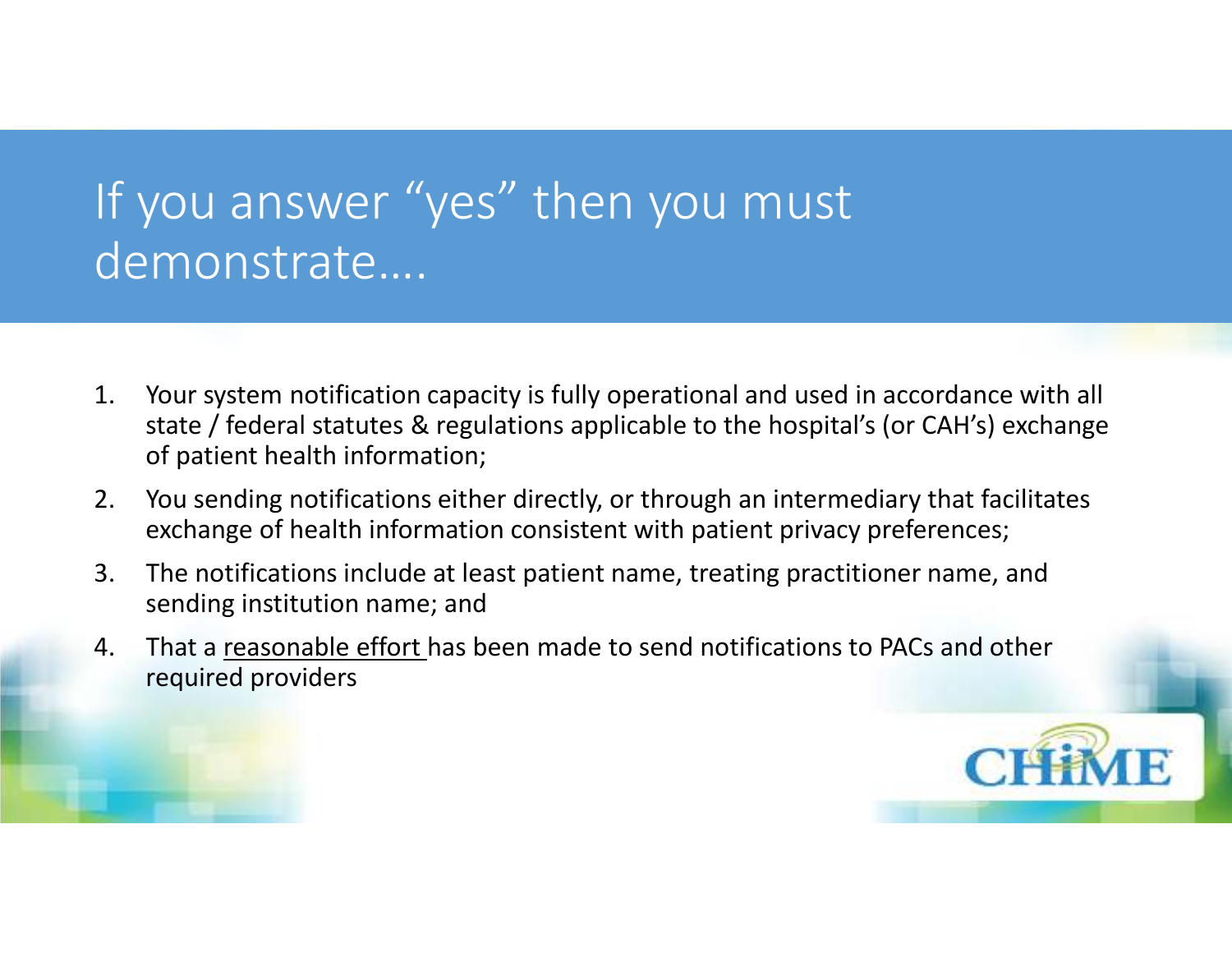Are hospitals responsible for sending notifications to providers, including PACs, that do not accept HL7 patient event notifications?

• There is no requirement that patient event notifications be sent using the HL7 Messaging Standard.



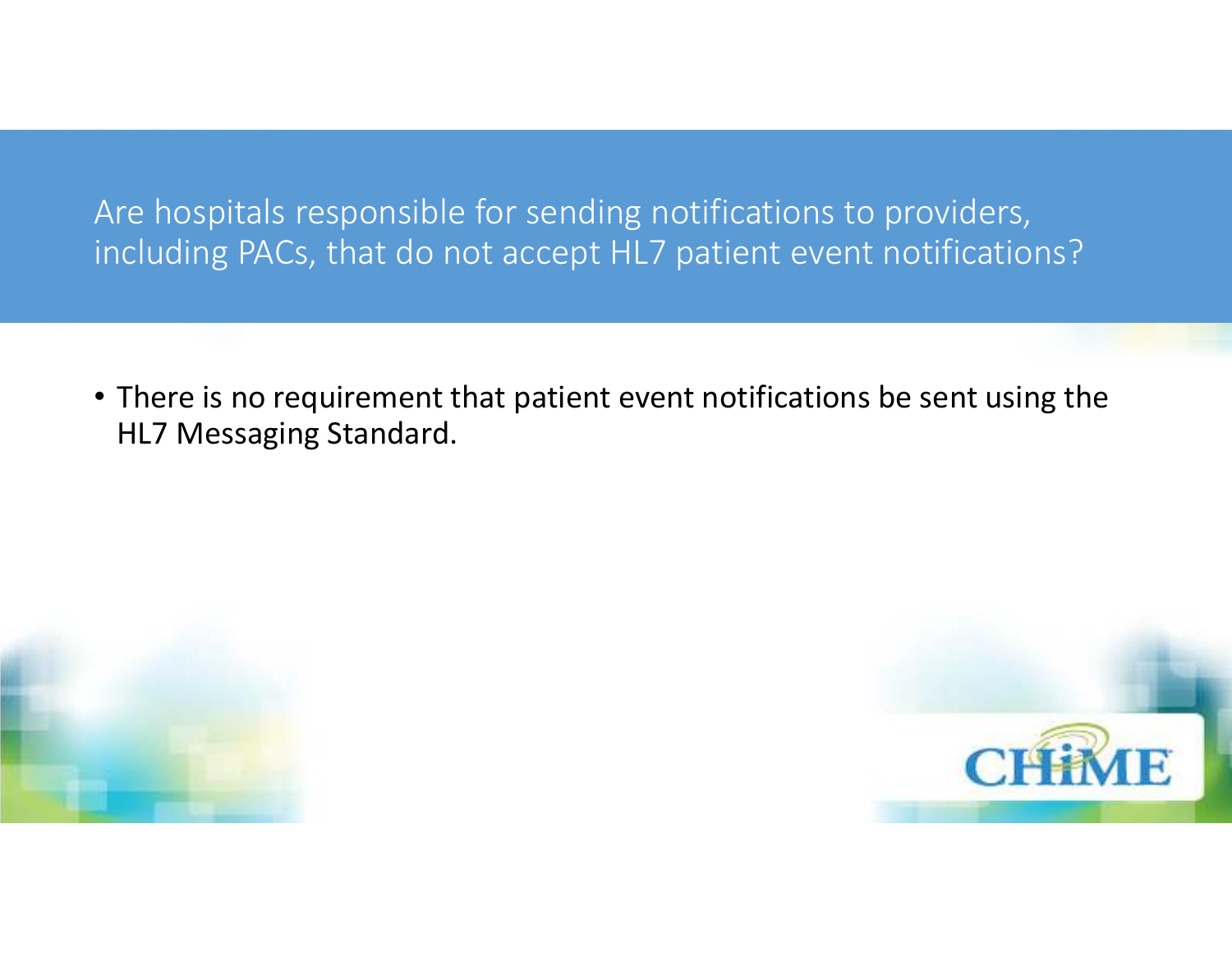#### Reasonable Effort

A hospital is required to demonstrate that it has made a "reasonable effort" to send patient event notifications to the requisite clinicians or providers

CMS does NOT "expect a hospital's system to be capable of electronically communicating with every possible provider…or of satisfying every possible preference for delivery of patient event notifications that a provider, facility, or practitioner might attempt to impose on the hospital."

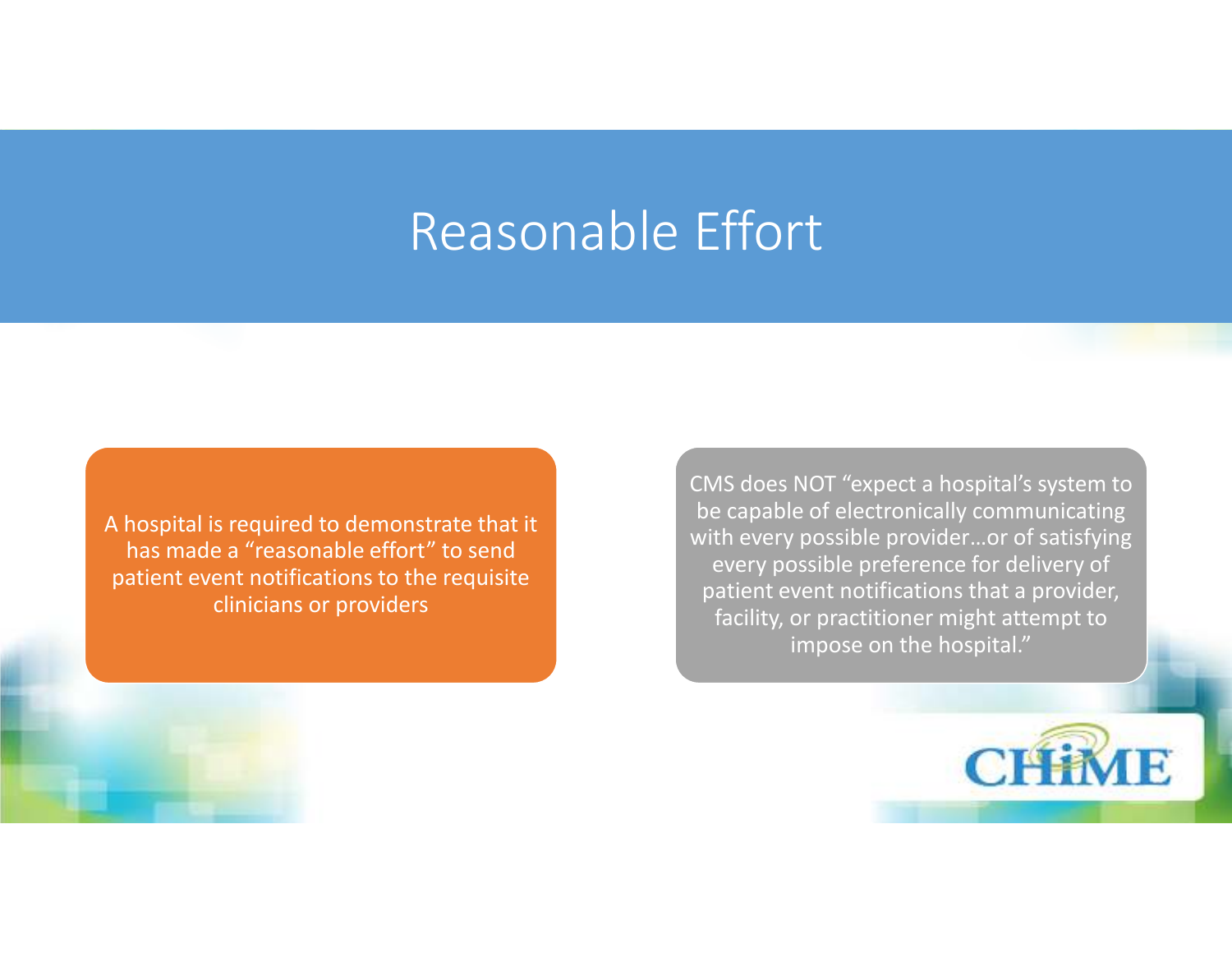# Standard for transmitting information

- A hospital must meet the notification requirement that is triggered in part by whether their system is conformant with the HL7 2.5.1 content exchange standard (meaning it has the capability to send notifications)
- $\bullet$  However, CMS did not specify a format, content or transport method for patient event notifications.
- CMS also did not mandate that a hospital use CEHRT capabilities to perform the notifications.
- CMS even clarifies that "many successful patient event notification implementations have used the content of HL7 messages in conjunction with other forms of transport, such as Direct messages."

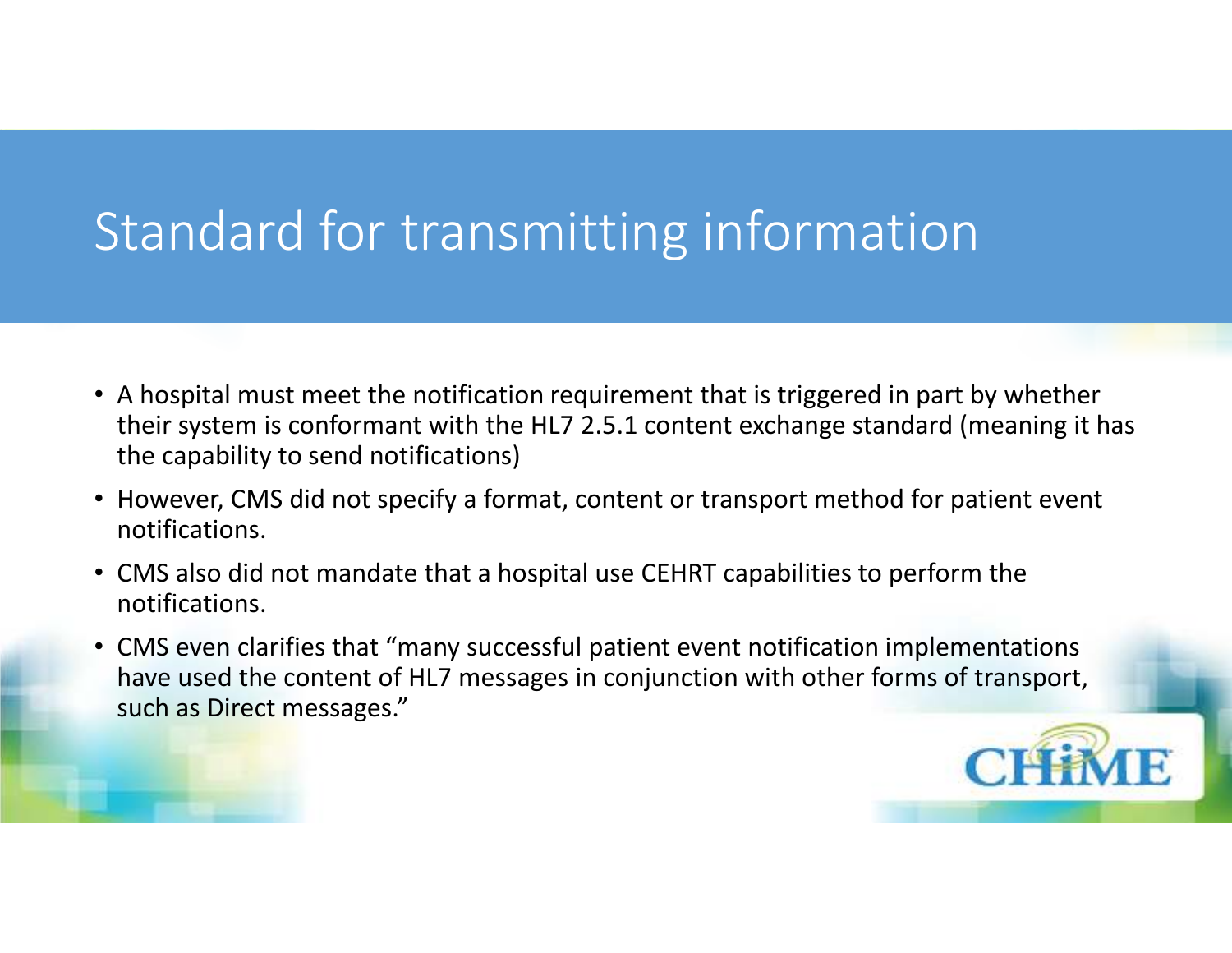# Variability in how ADT is Currently Used

- CMS recognizes there is significant variation in how hospitals have utilized the ADT messages to support implementation of patient event notifications.
- Many hospitals using alerts may be delivering additional information beyond the basic information included in the ADT message (both automatically and upon request) to receiving providers with whom they have established patient care relationships and agreements for patient health information exchange as allowed by law

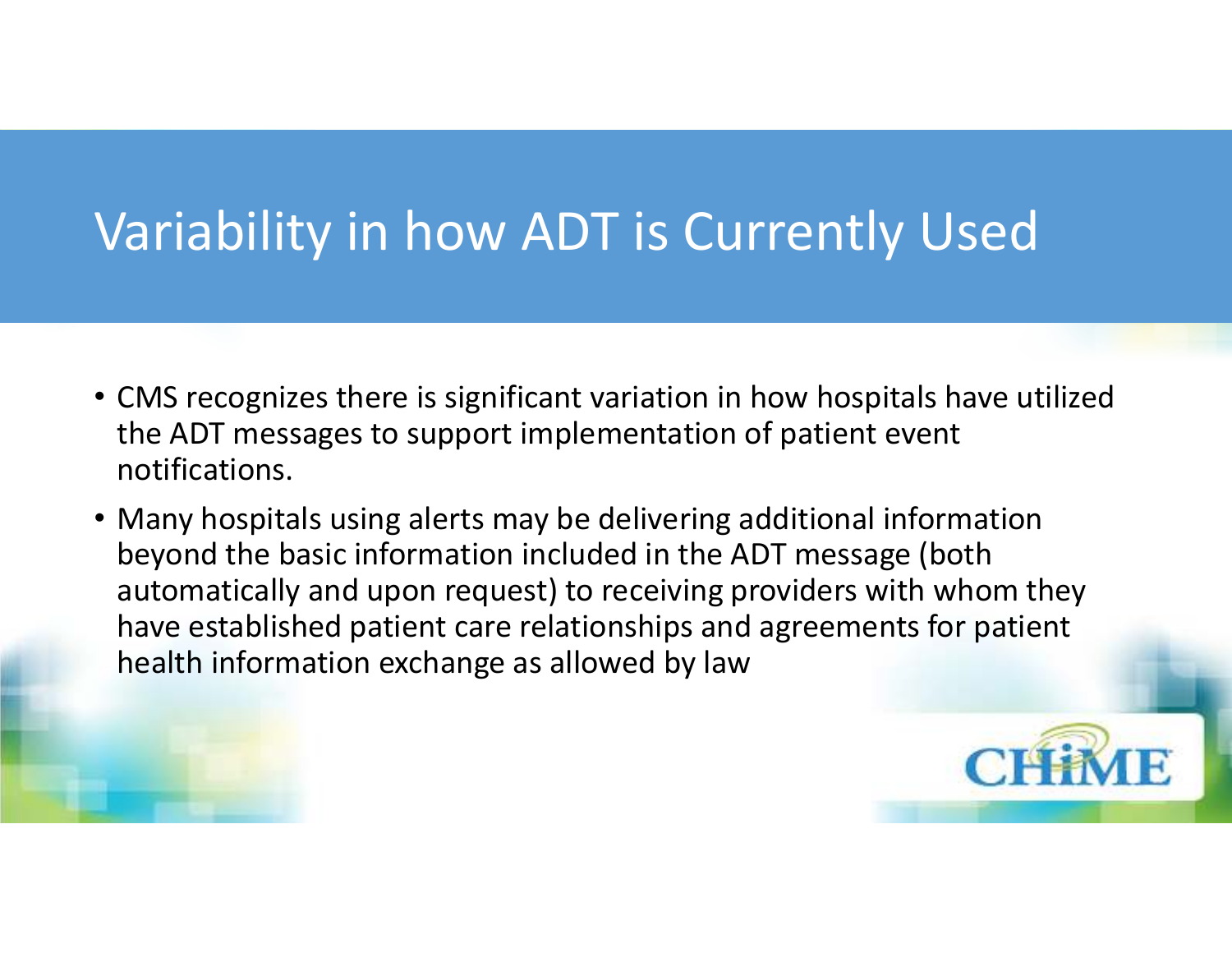# Use of Intermediaries





CMS permits their use to deliver patient notifications

However, if a hospital is using an intermediary today and they are only sending to some of the requirement recipients but not all, they would be out of compliance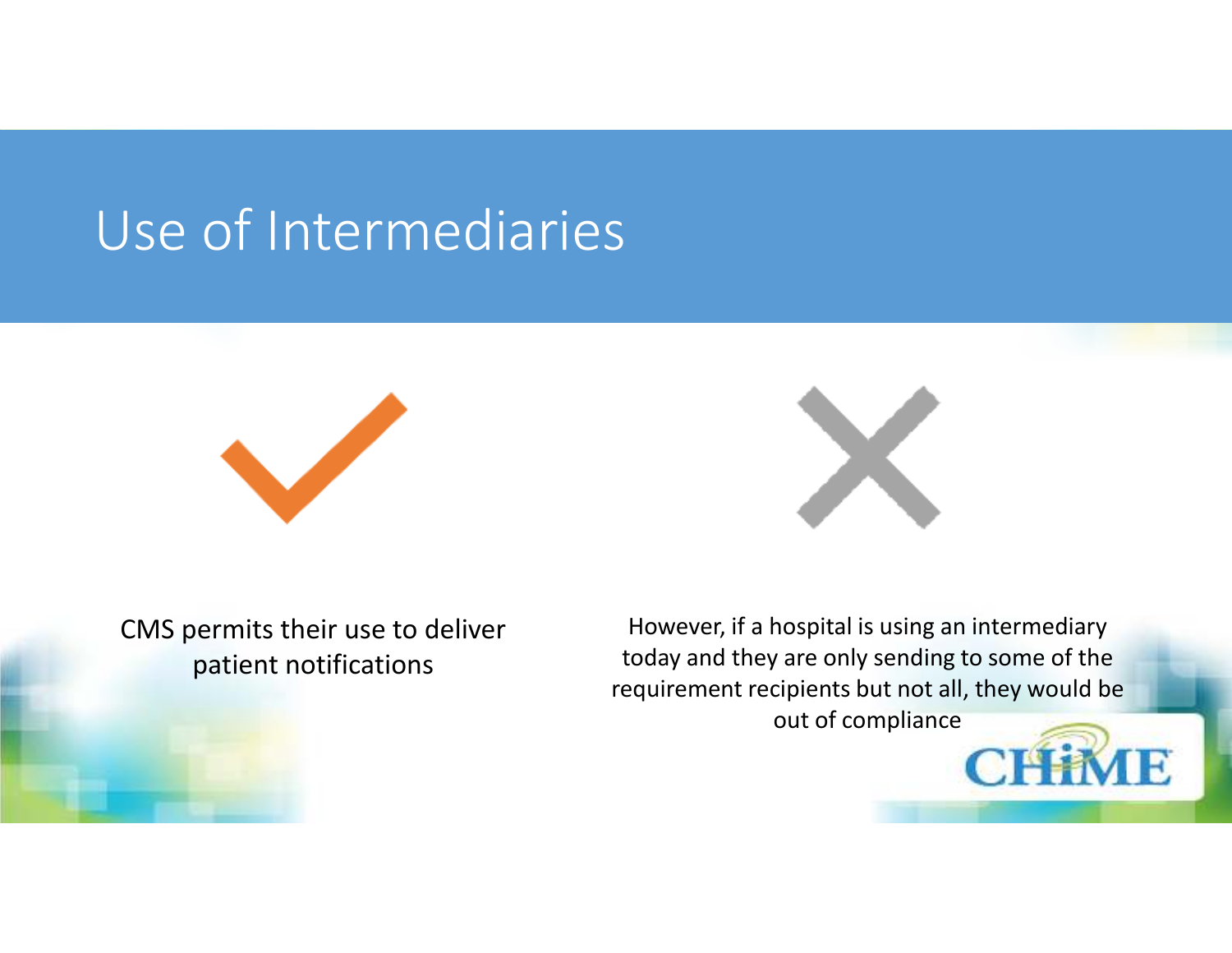#### Resources

- CHIME Cheat Sheet on ADT
- Key ONC & ONC Interoperability and Information Blocking Timelines
- Updated FAQ document on ADT mandate



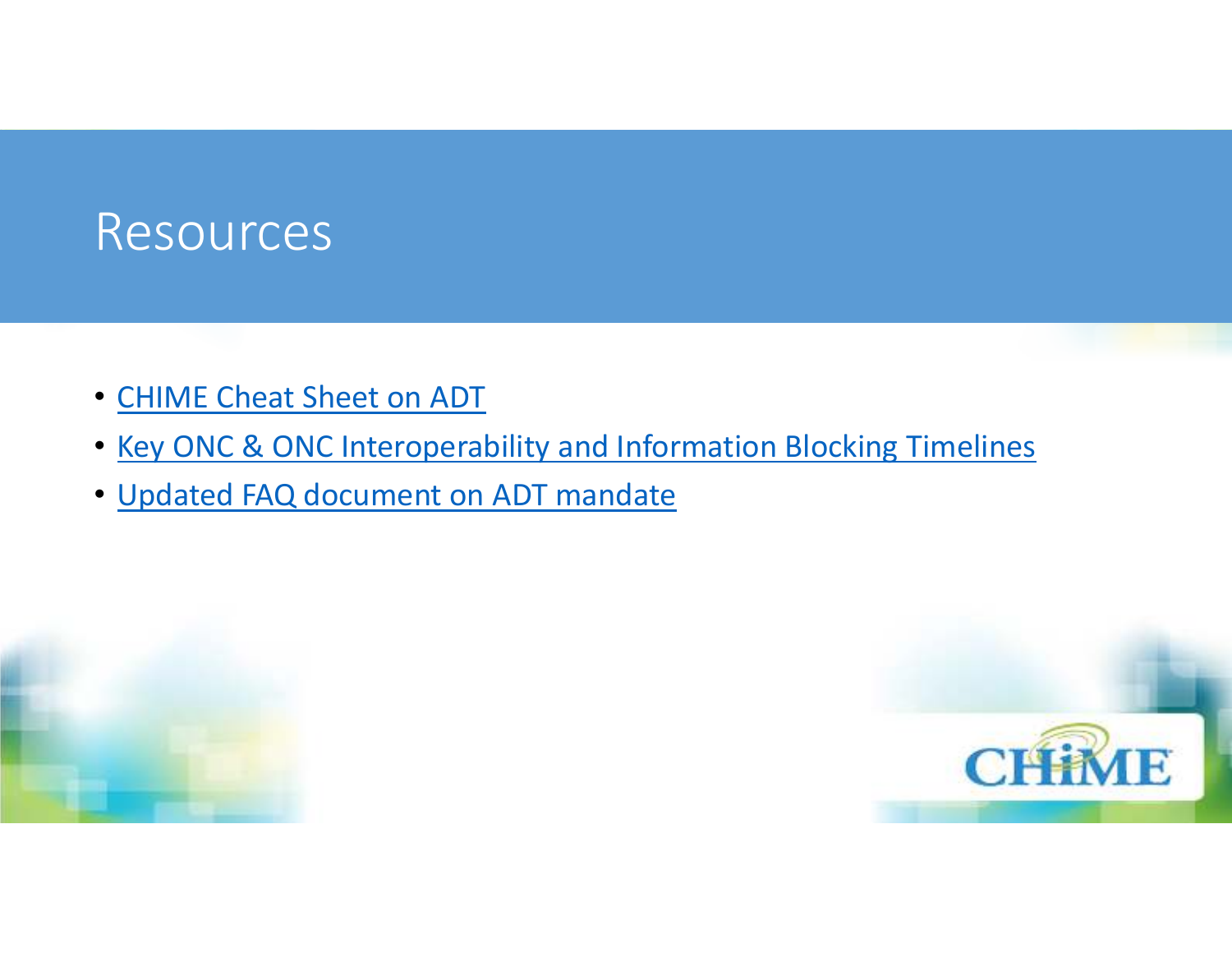### Panel Discussion



**Dr. Colin Banas** CMO at DrFirst, Inc.

**Linda Fischer** SVP Care Coordination at DrFirst, Inc.

**Mari Savickis**VP, Public Policy, CHIME

**Dr. Al Villarin** VP|CMIO at Nuvance Health MD FACEP